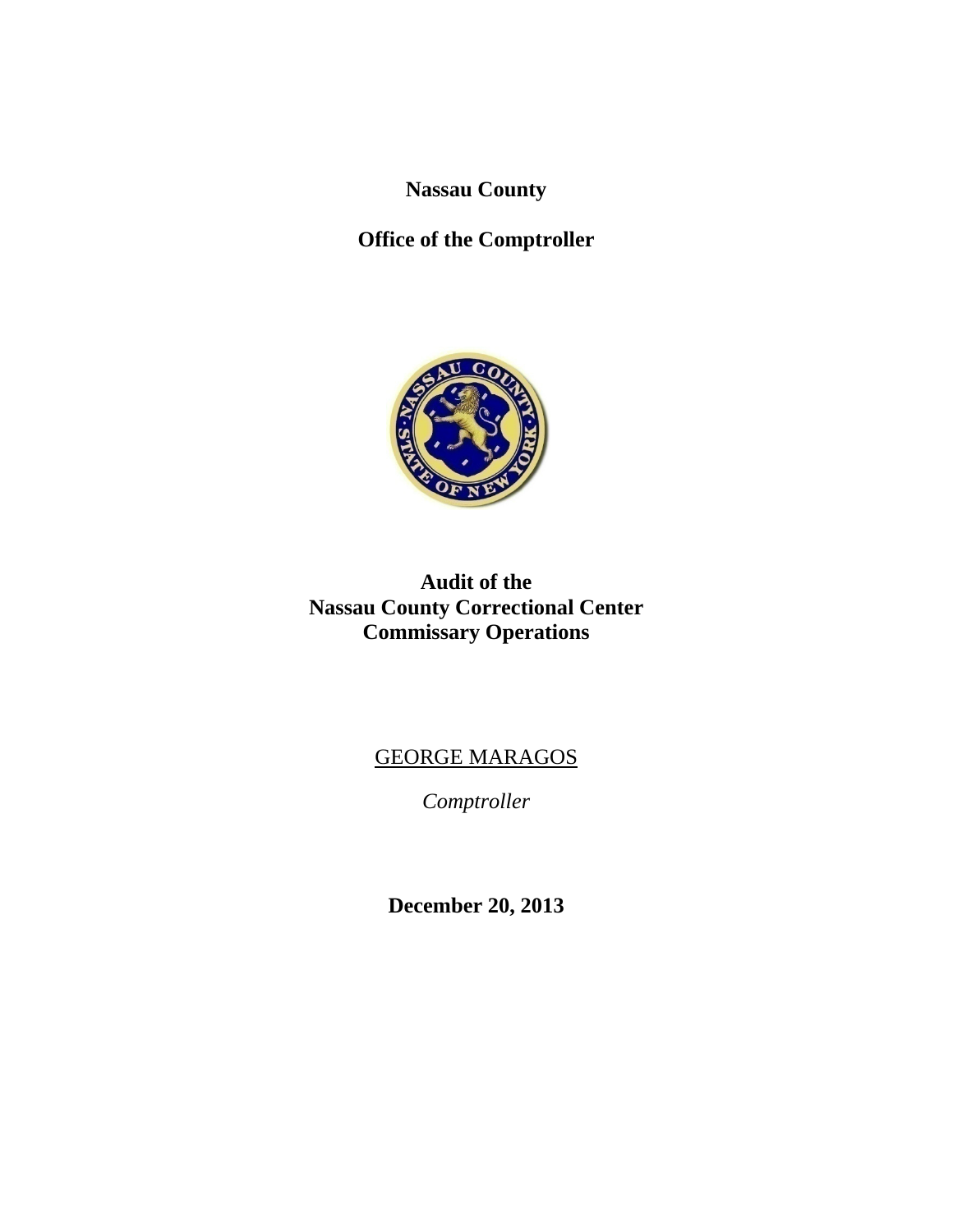## **NASSAU COUNTY**  *OFFICE OF THE COMPTROLLER*

**George Maragos** 

*Comptroller* 

Steven L. Labriola *Chief Deputy Comptroller* 

Paul L. Meli *Deputy Comptroller for Audits & Special Projects* 

Jostyn Hernandez *Director of Communications* 

Christopher Leimone *Counsel to the Comptroller*

Sergio Blanco *Counsel to the Comptroller*

Audit Staff

JoAnn Greene *Director of Field Audit* 

Janis McDermott *Field Audit Supervisor*

> Susan Cohen *Field Auditor*

Vincent Abbatiello *Assistant Director of Field Audit* 

> William Hills *Field Auditor*

Bebe Belkin *Field Auditor*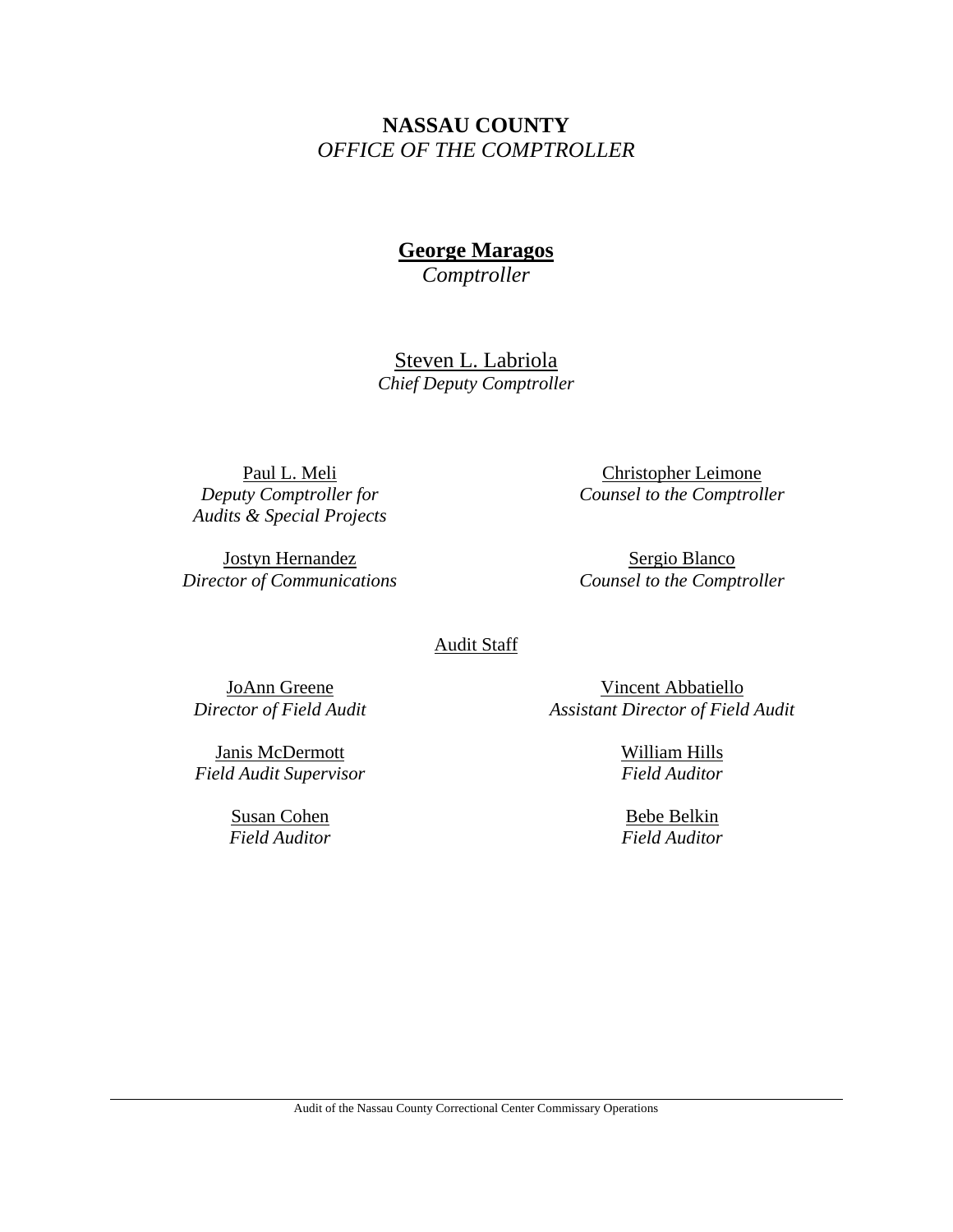## **Introduction**

The Nassau County Correctional Center ("Correctional Center") operates a Commissary for the purpose of offering items for sale to inmates. These include snack foods, hygiene products, writing materials, small personal radios and international phone calling cards. In accordance with the Standards of the New York State Commission of Correction ("NYSCOC"), prices are established by the Nassau County Sheriff and should be set to allow the Commissary to be selfsupporting, but provide only a modest return above costs. The NYSCOC requires that Commissary profits only be used for purposes of inmate welfare and rehabilitation. The Correctional Center maintains a checking account to fund Commissary operations, from which it purchases goods for sale at the Commissary, as well as items for inmate welfare.

## **Purpose**

At the request of the Sheriff's Department, this audit was conducted to comply with State law requiring periodic audits of the Commissary accounts.<sup>1</sup> It included an operational and financial review to determine that minimum standards set forth by the NYSCOC<sup>2</sup> were adhered to.

#### **Summary of Significant Findings**

- Contrary to County Procurement Policy, the Correctional Center purchases goods for sale, bypassing the County Purchasing Department without competitive bidding. Of the most popular snack items sold, more than half were not included in the 2010 requests for quotations ("RFQs"). Additionally, more than one third of the items included in the RFQ were being purchased at different prices than those agreed upon in the RFQ quote responses, resulting in increased annual costs.
- The Correctional Center spent \$60,390 more on the welfare and rehabilitation of inmates than required in the two year period of 2010 through 2011. For those years the Correctional Center transferred \$500,000 and \$400,000 respectively from the Commissary account to the General Fund as an allocation to cover the expense of Commissary employee salaries. The actual amounts were \$509,049 and \$513,367. The transfers were based on a verbal understanding between the Correctional Center and a former employee of the Nassau County Office of Management and Budget ("OMB"). No written justification substantiating the amounts transferred could be located.
- Correctional Center expenditures for garment bags, medical bunk beds, and suicide blankets may have been incorrectly paid for out of the Commissary Account. These items

 $\overline{a}$  $19$  NYCCR § 7016.1 (d).

<sup>&</sup>lt;sup>2</sup> 9 NYCCR § 7016.1.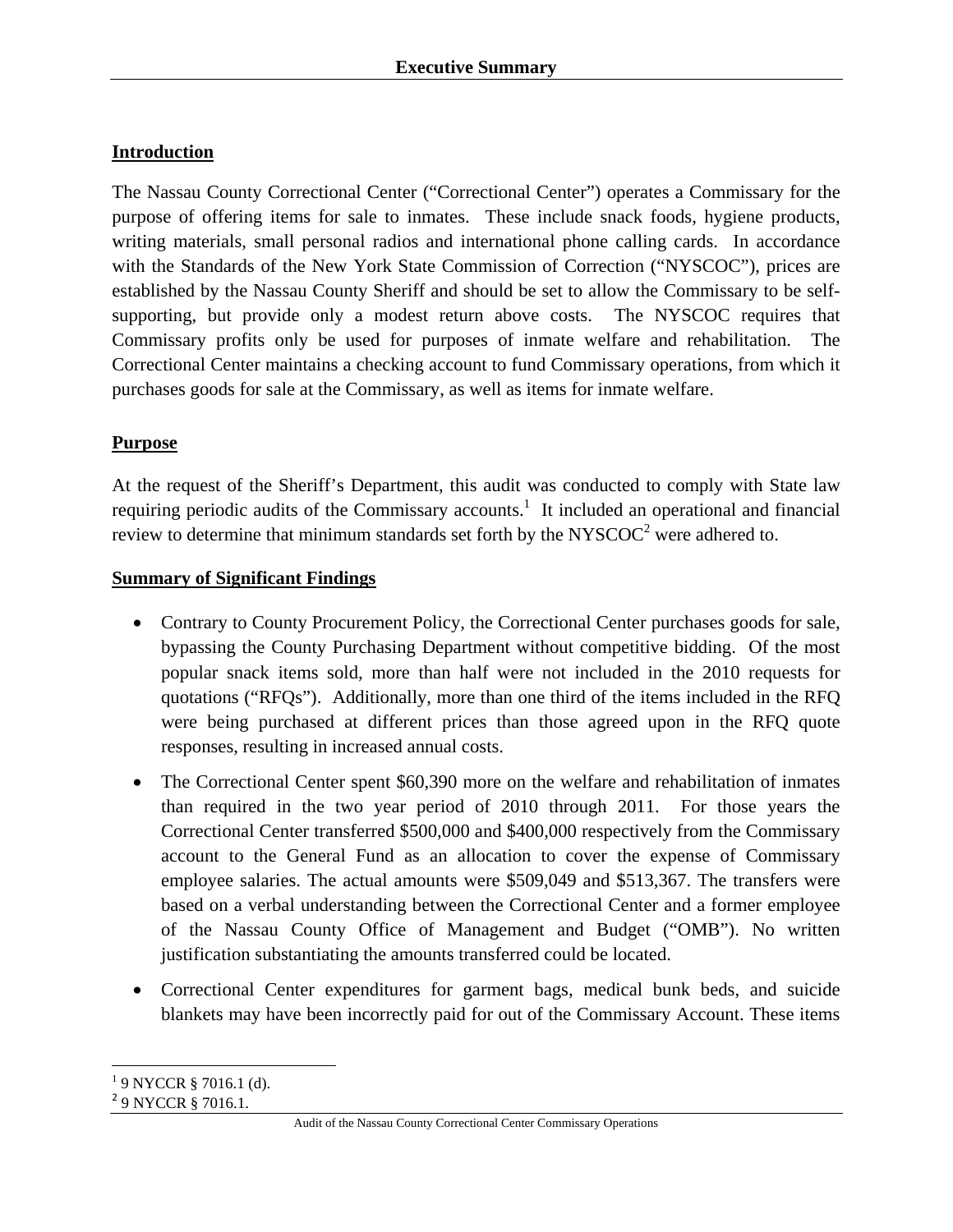appear to be needed in the day-to-day operations of the jail and do not appear to meet the NYSCOC guidelines for Commissary account purchases for inmate rehabilitation.

- The Correctional Center's accounting system is antiquated and lacks key Commissary reporting capabilities. Their system could not produce a list detailing disbursements by category that could be used to determine if individual purchases were used for inmate welfare and rehabilitation. The NYSCOC had requested that this information accompany our audit report.
- The Commissary's disbursement process lacked standard control procedures, such as evidence of the receipt of goods and services (34 out of 62 tested did not have this. In most cases there was no indication of a comparison of amounts received to the amounts ordered, and most of the 62 voucher packets tested did not contain an approval sign off. The lack of controls increases the risk of overpayments to vendors.
- The segregation of duties for Commissary revenue collection, purchases and disbursements was inadequate, bank account weaknesses were noted and there was insufficient control over the distribution of free goods as well as inadequate overtime records.

## **Summary of Significant Recommendations**

The Correctional Center should:

<u>.</u>

- purchase Commissary supplies through the County Office of Purchasing to perform proper competitive bidding;
- identify annual salary expenditures for Commissary staff and, based on that review, formalize a written agreement with OMB regarding reimbursement thereof;
- if the NYSCOC concurs, reimburse the Commissary Account for day-to-day operational items. They should also establish written guidelines only allowing Commissary Account purchases for the welfare and rehabilitation of inmates; $3$
- work collaboratively with County Information Technology to replace the Inmate Tracking System with a new accounting system that complies with State regulations;
- ensure that invoices are not paid until complete documentation is received, the accuracy of the bill has been verified, and the payment has been approved by a supervisor;
- ensure that employee duties are segregated so no individual is responsible for ordering, receiving, verifying amounts and paying bills for the same goods or services;

 $3.9$  NYCRR §7016.1 (c) "Profits resulting from commissary sales shall be deposited in a separate bank account and shall be utilized only for purposes of prisoner welfare and rehabilitation."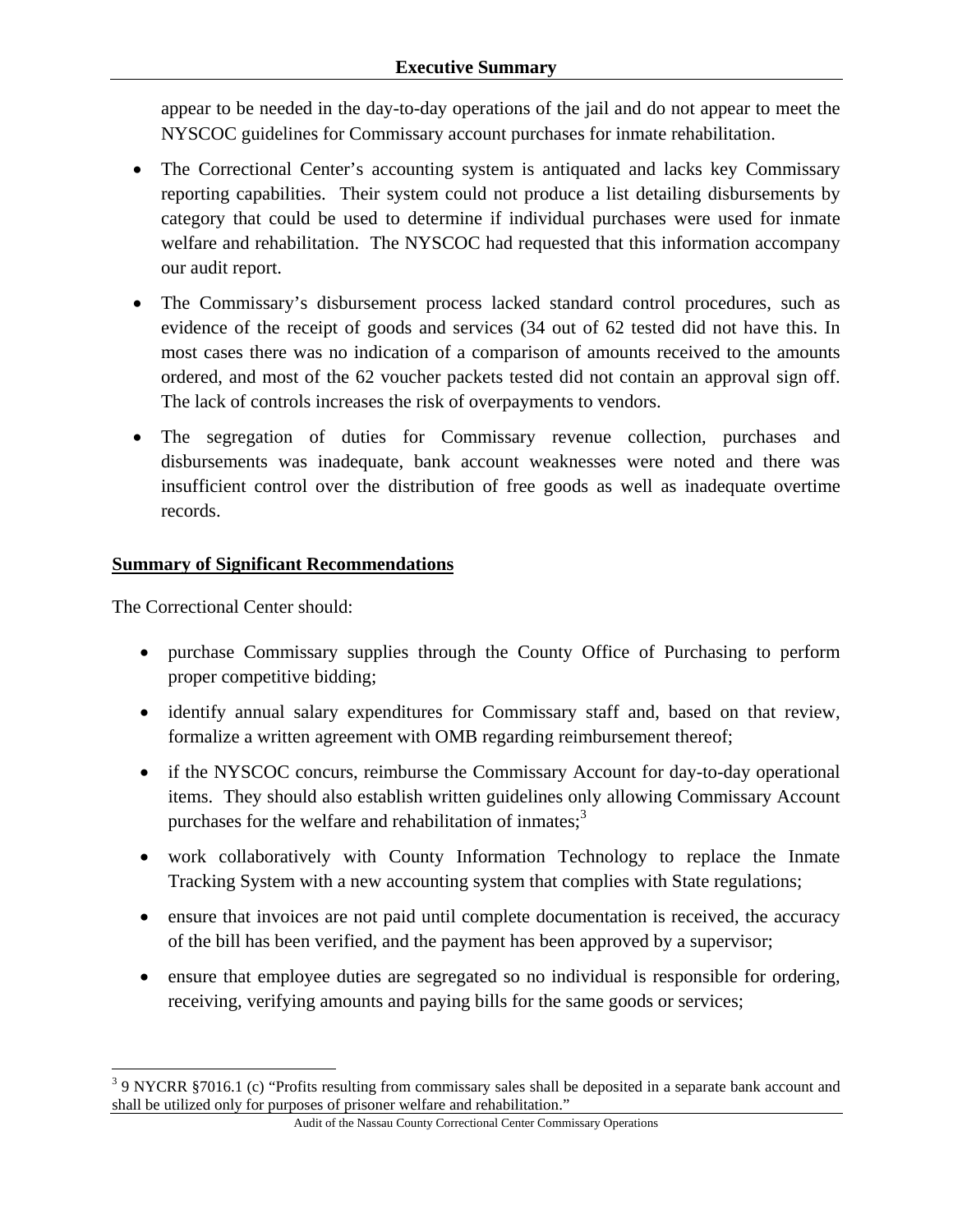- develop written procedures covering inmate revenue collection, reconciliation processes and Commissary disbursements;
- remove obsolete signatories from the bank authorizations;
- develop a policy with regard to the distribution of free goods; and
- maintain proper overtime records for Commissary staff.

\*\*\*\*\*\*

The matters in this report have been discussed with officials of the Correctional Center. On May 7, 2013 we submitted a draft report to the Sheriff with a request for comments. The Sheriff's Department provided their response on June 6, 2013. Those responses and our follow-up comments are included as Appendix B to this report.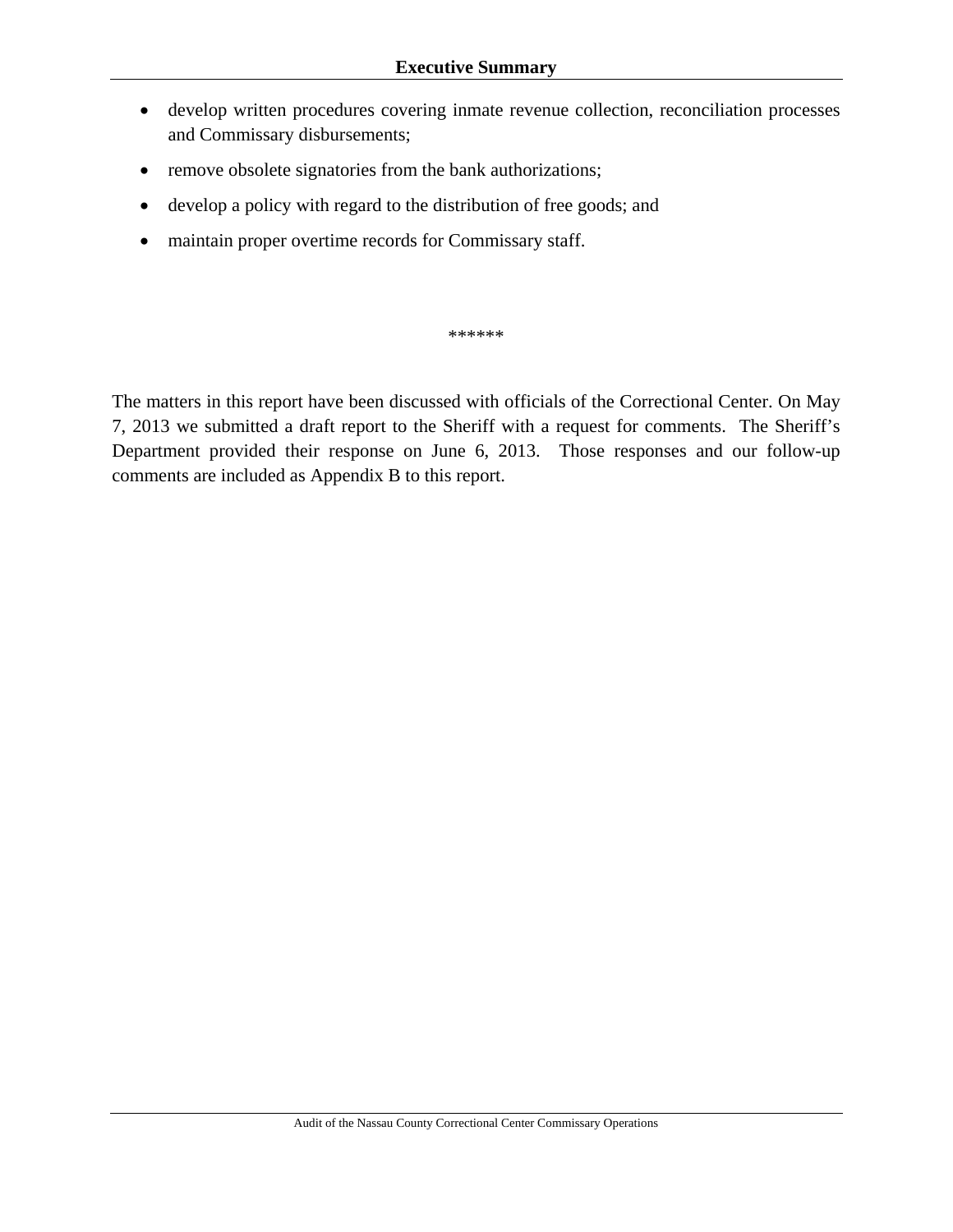| Page                                                                                     |
|------------------------------------------------------------------------------------------|
|                                                                                          |
|                                                                                          |
| The Commissary Circumvented County Procurement Policy Resulting in Increased Costs  3    |
| The Correctional Center Spent \$60,390 More on the Welfare and Rehabilitation of Inmates |
| The Correctional Center's Accounting System is Antiquated and Lacks Key Commissary Cost  |
| The Commissary Disbursement Process Lacks Standard Control Procedures, Increasing the    |
| Segregation of Duties for Cash Receipts, Purchases, and Disbursements is Inadequate      |
|                                                                                          |
| There is Insufficient Control over the Distribution of Free Commissary Goods             |
| Strengthening of Controls over Commissary Time and Leave and Overtime Records is         |
|                                                                                          |
|                                                                                          |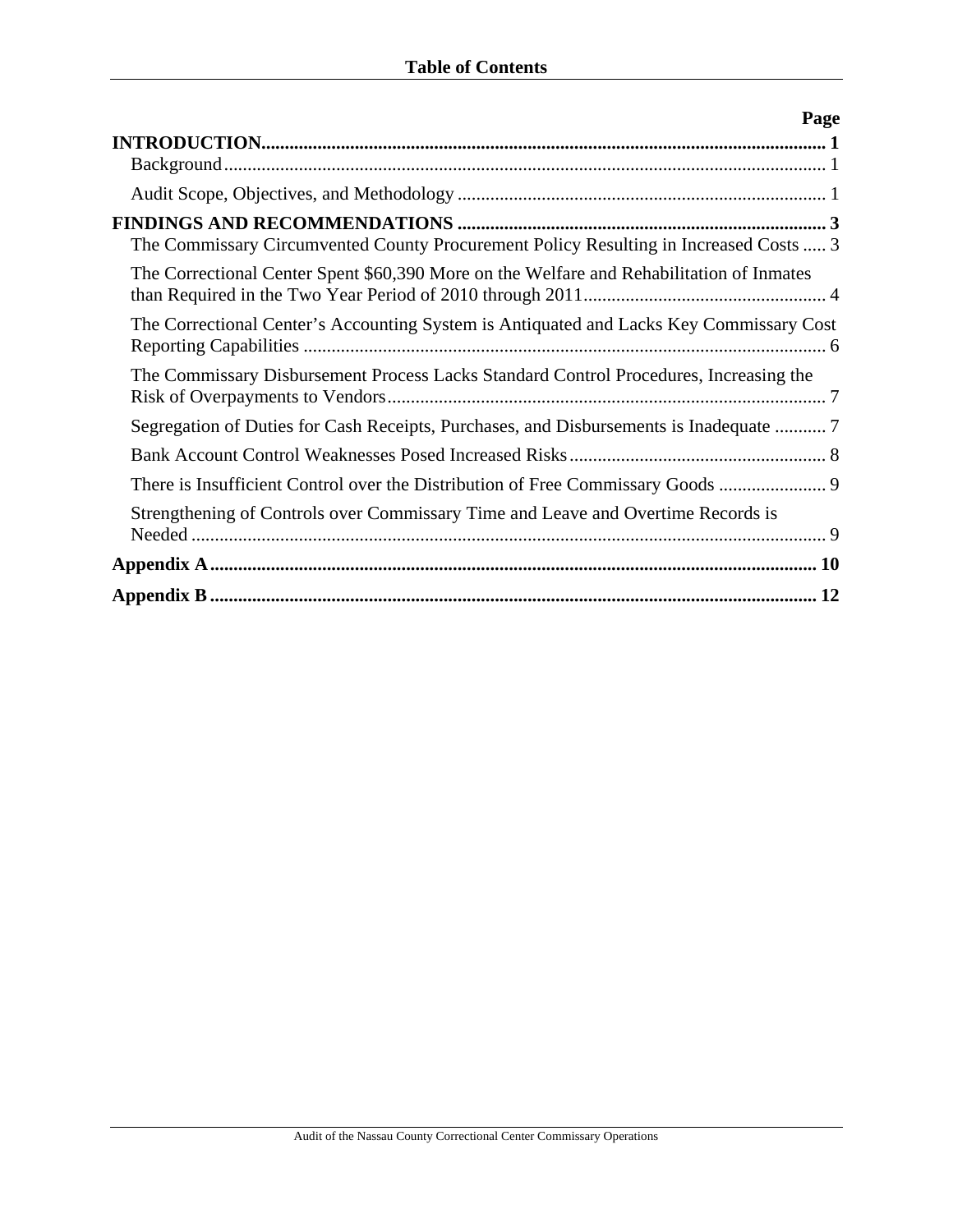## **Background**

The Correctional Center maintains two separate Commissaries, one in each inmate building.<sup>4</sup> The larger Commissary serves the bulk of the inmates, accounting for approximately two thirds of its sales. Inmate workers assist the staff at the larger Commissary under the supervision of a Correction Sergeant.<sup>5</sup> The smaller Commissary accounts for approximately one third of Commissary sales. The Correctional Center maintains a checking account to fund Commissary operations through which it purchases items for inmate welfare and rehabilitation<sup>6</sup>. The account has monthly deposits and withdrawals exceeding \$100,000, or more than \$1.2 million on an annualized basis.

#### **Audit Scope, Objectives, and Methodology**

The audit scope covered Commissary operations for 2010 and 2011. The audit was conducted to ensure that the Commissary operates in accordance with the guidelines set forth in Section 7016 of the regulations promulgated by the New York State Commission of Correction Objectives included verifying that the Commissary had a modest return, funds of the Commissary were maintained in a separate bank account, proper support was maintained on all transactions, profits of the Commissary were utilized only for the purpose of inmate welfare and to ensure items purchased offered the best quality at the lowest price.

To achieve our audit objectives, we:

- interviewed key personnel, and performed a walk-through of the smaller Commissary to observe Commissary operations;
- observed the cash collection process performed by the Visiting Unit cashiers and observed the pickup of the prior day's receipts by Inmate Accounts staff;
- discussed the process of Commissary Account and Inmate Account reconciliations, reviewed supporting documentation, and examined records of the Commissary related bank accounts;
- reviewed the process for the purchase of goods at the Commissary;

 $\overline{a}$ <sup>4</sup> The Commissary consists of one unit, which operates from two separate points of distribution, with specific individual employees assigned to each distribution point. 5

 $5$  The Commissary unit is currently comprised of three Correction Officers and three civilian staff members. During our audit period, the smaller distribution point (Core Commissary) had three employees, one Correction Officer and two civilians, while the larger distribution point (832 Commissary Unit) had three to four employees, initially one Correction Officer, subsequently two Correction Officers, and two civilians, 6

<sup>&</sup>lt;sup>6</sup> The Commissary Account is a Non-NIFS bank account, meaning it is not recorded in the County's accounting system. It is managed by the Correctional Center, rather than the County's Treasurer's Office. The County is required to maintain a separate bank account for monies received as a result of commissary sales, pursuant to NYSCOC minimum standards.

Audit of the Nassau County Correctional Center Commissary Operations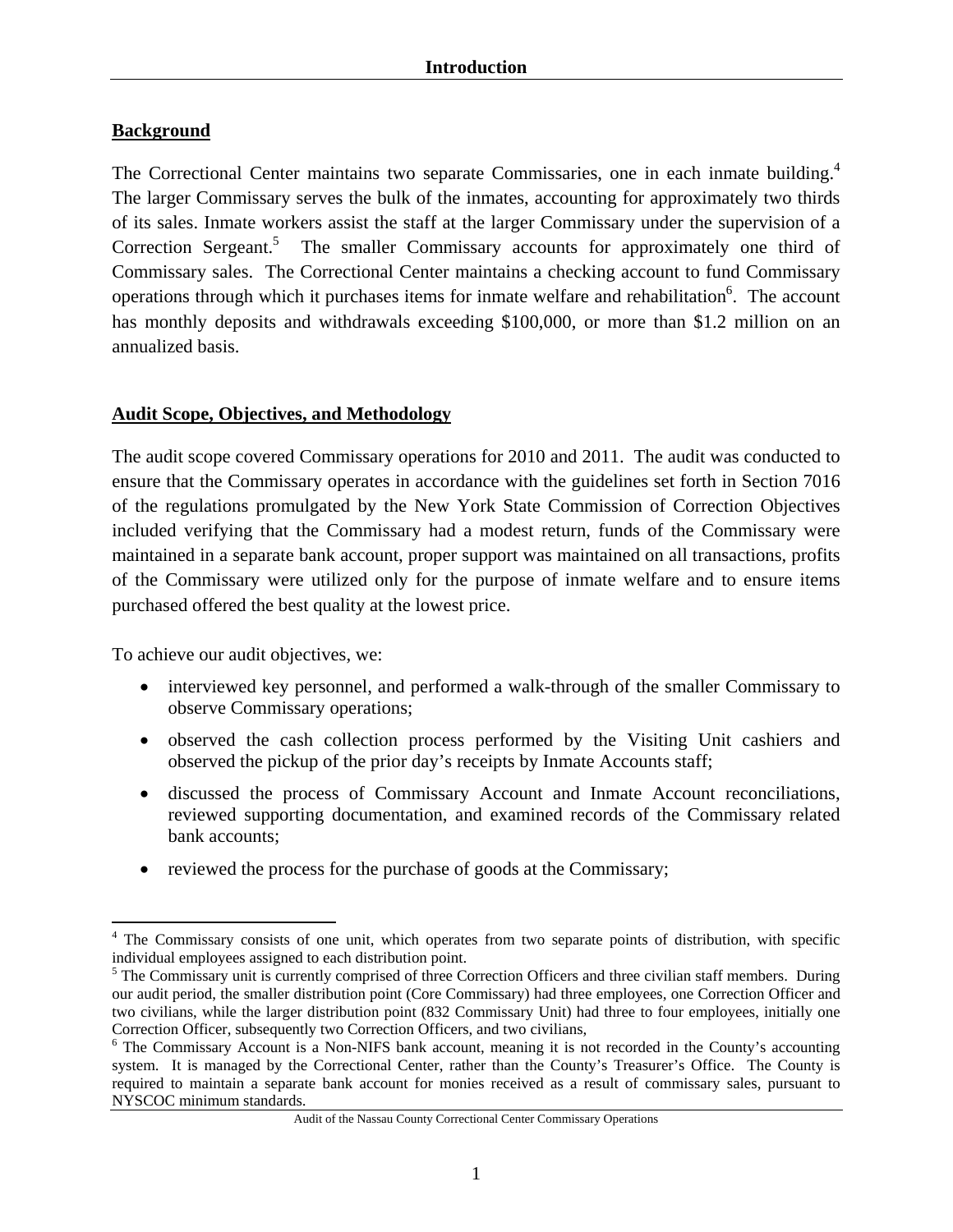- examined a selection of Commissary Account disbursements, both for goods for the Commissary and for the welfare and rehabilitation of the inmates;
- examined Commissary related data extracts and reports generated by the Correctional Center's accounting computer system, known as the Inmate Tracking System. We reviewed the user profiles of Commissary staff, supervisors and support staff for the appropriateness of levels of access to the system; and
- reviewed payroll, overtime and time and leave records of Commissary and support staff.

As part of the audit, the status of prior recommendations from our previous Commissary audit, issued in June 2004, were considered.

We believe our audit provides a reasonable basis for the audit findings and recommendations contained herein. We would like to acknowledge the cooperation of the Correctional Center's management and staff during the course of this audit.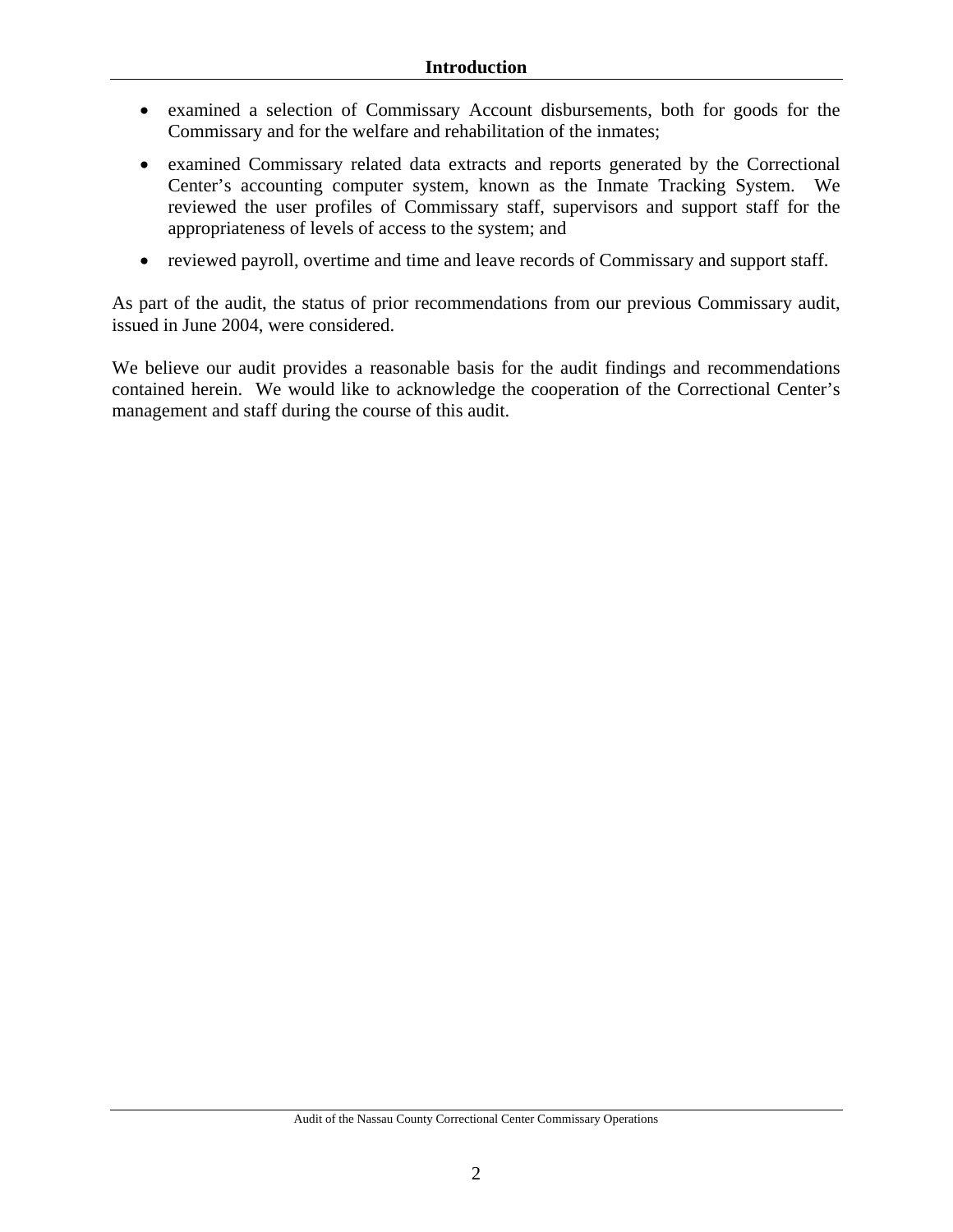## **Finding 1:**

#### **The Commissary Circumvented County Procurement Policy Resulting in Increased Costs**

Contrary to the County Procurement Policy the Commissary goods were being purchased by Correction officers and accountants utilizing their own methodology instead of the County Purchasing Department buyers. The Acting Director of Purchasing advised that there is no existing provision that allows the Correctional Center to bypass the Office of Purchasing to purchase goods for the Commissary.

Correctional Center staff issued their own Request for Quotations ("RFQ") in January 2010 by contacting vendors with the request for quotations for Commissary items. Our review disclosed the following exceptions:

- Not Properly Published The Request for Price Quotations was not published as required by law and County Charter<sup>7</sup>. New York State law requires that "all purchase" contracts involving an expenditure of more than twenty thousand dollars, shall be awarded by the appropriate officer, board or agency of a political subdivision or of any district therein…to the lowest responsible bidder furnishing the required security after advertisement for sealed bids."<sup>8</sup>
- Lowest Bidder was not Selected A 2010 Quotes Results sheet identified all quotes received and highlighted the winning vendor for each item. However, there were instances where the winning quotation for individual items or groups of items was not the lowest bidder. For example, the winning quotation for granola bars was \$0.34 each, but a competitor had offered \$0.17 each. That is because the RFQ was split into nine individual sections, each listing a variety of Commissary items. One winning vendor was selected for each of the nine sections. In several instances, while the total price for each section offered by the winning vendor may have been the lowest, individual items in the section were sometimes priced lower by a vendor who failed to win the section. The current practice of the Office of Purchasing is not to stratify goods into sections. By failing to use the services of expert buyers and the knowledge and expertise of Office of Purchasing, the Correctional Center failed to obtain the best prices available.
- No Written Contracts with Vendors When the audit team requested copies of the Correctional Center's contracts and agreements with the vendors, we were advised that the Correctional Center did not have current contracts with the vendors. The requests for quotations stated that the period covered would be one year through February 28, 2011. However, expired quotations were extended by verbal

 $\overline{a}$ 

Audit of the Nassau County Correctional Center Commissary Operations

<sup>&</sup>lt;sup>7</sup> Nassau County Charter §702 (b).

<sup>&</sup>lt;sup>8</sup> New York State General Municipal Law, Article 5a, Section 103.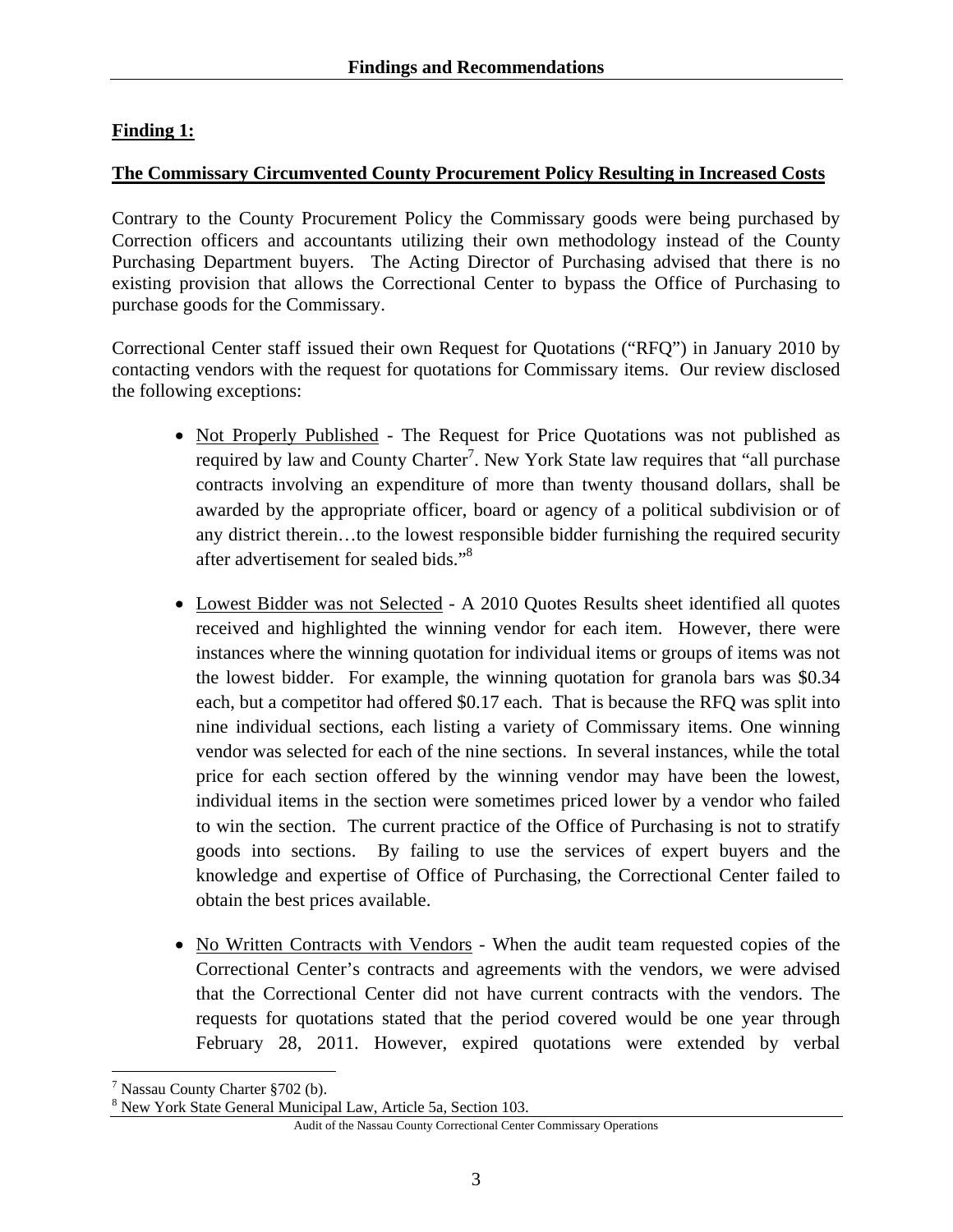commitment. These verbal contract conditions are bad business practice and again are not in compliance with County Procurement Policy as contract terms are located in purchase orders, blanket orders and contracts.

- Purchases not included in their RFQ A review of inventory activity for a week in October 2012 disclosed that ten of the top nineteen items purchased for sale at the Commissary had not been included in the 2010 RFQ. The annualized cost of these items, generally snack foods such as pastries and pretzels, is estimated at over \$278,500, for items that should have been purchased through sealed bid.
- Prices Different than Quoted in RFQ We found that 24 of 65 (37%) Commissary items included in the original RFQ were purchased in October 2012, for a per unit price different than originally quoted. We found at least \$13,781 of additional costs per year over the agreed upon prices.

## **Audit Recommendation:**

The Correctional Center should comply with County Procurement Policy routing all purchases through the normal approval process utilizing the County Purchasing Department buyers.

## **Finding 2:**

## **The Correctional Center Spent \$60,390 More on the Welfare and Rehabilitation of Inmates than Required in the Two Year Period of 2010 through 2011**

#### **Transfers in 2010 and 2011 Were Insufficient to Cover Actual Salaries**

In 2010 and 2011, actual wages for Commissary employees and their primary support staff were \$509,049 and \$513,367. The Correctional Center made transfers from the Commissary Account to the County's General Fund of \$500,000 and \$400,000 to cover these salaries. As a result, Commissary expenses were understated by a total of \$122,416. The auditors prepared a Commissary Profit & Loss statement (see Appendix  $A -$  Exhibit 1), which indicates excess expenditures over revenues for the two years of \$60,390, after the transfer of the \$500,000 and \$400,000 wage allocations to the General Fund. This evidences that the Correctional Center spent more on the welfare and rehabilitation of the inmates than the Commissary profits provided for.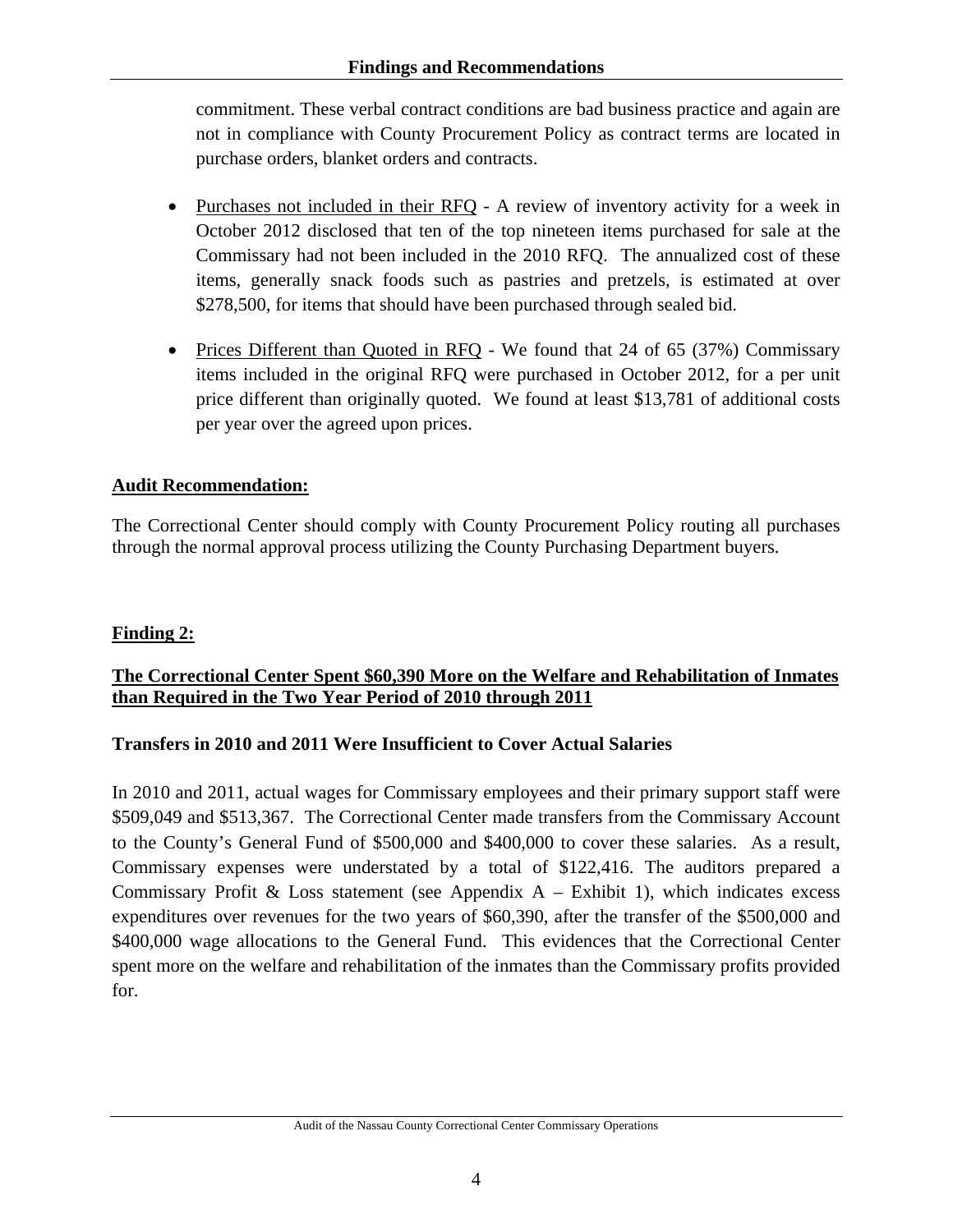#### **There is No Official Written Memorandum of Understanding for Salary Allocations**

As noted above, on a quarterly basis, the Commissary transfers funds from the Commissary account to the General Fund as an allocation to cover the expense of Commissary employee salaries<sup>9</sup>. These amounts were transferred based on a verbal understanding between the former Office of Management & Budget and Correctional Center management. The Commissary could not produce any written authority and the current OMB analyst was unaware of any such agreement.

#### **Questionable Spending for Prisoner Welfare and Rehabilitation**

The New York State Commission of Correction regulations<sup>10</sup> state that profits resulting from commissary sales "shall be utilized only for purposes of inmate welfare and rehabilitation".

Auditors tested \$92,644 of disbursements to determine that payments were for the purpose of prisoner welfare and rehabilitation. We identified three instances totaling \$12,936 where the auditors believed the purchases represented items that would be used in the normal course of Correctional Center operations and, therefore, should have been funded and provided by the jail. Adequate documentation did not exist to support that these purchases were for prisoner welfare and rehabilitation:

- \$3,875 was spent on 250 garment bags for the Correctional Center's Garment System<sup>11</sup>;
- \$4,550 was spent on two separate purchases of ten stackable beds which had been ordered from separate vendors in order to test them for inmate comfort and reliability. Correctional Center senior staff indicated that the beds were for use in the medical unit; and
- \$4,511 was used for the purchase of 24 blankets which assist in suicide prevention for high risk prisoners.

#### **Recommendations**:

The Commissary should ensure proper financial monitoring by developing accounting procedures that:

 $\overline{a}$ 

<sup>&</sup>lt;sup>9</sup> This is an accepted practice, per an informal counsel opinion issued by the New York State Commission of Correction regarding the use of Commissary funds.

<sup>10 9</sup> NYCCR § 7016.1

 $11$  The garment bags were purchased to provide secure storage for inmate personal and court clothing, for use with the Correctional Center's Railex Garment System.

Audit of the Nassau County Correctional Center Commissary Operations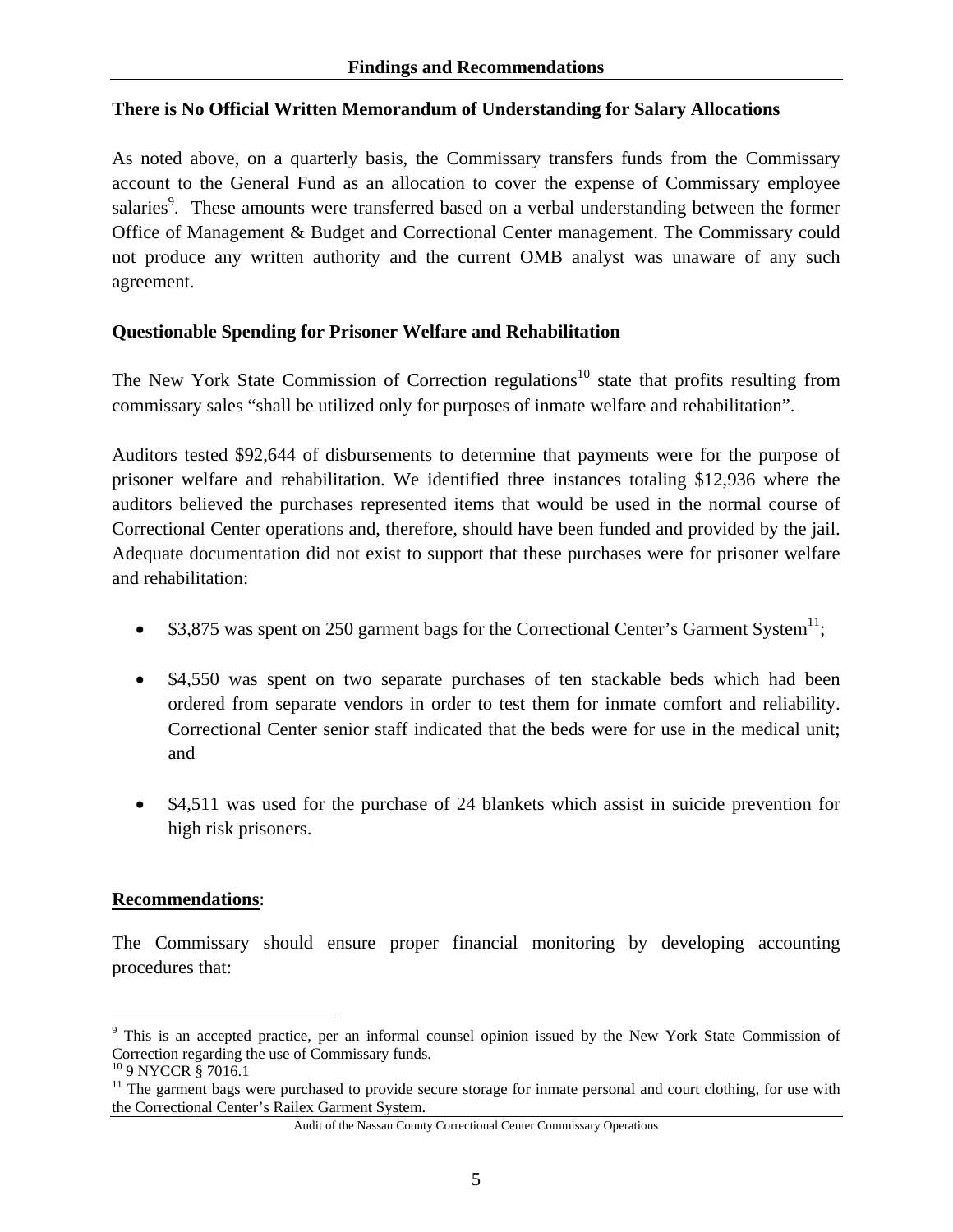- require a written Memorandum of Understanding ("MOU") for the cost of salaries for those who work at the Commissary;
- ensure that all purchases are clearly for prisoner welfare and rehabilitation; and
- if it is found that the above-mentioned purchases do not meet the state requirements, the Commissary should be reimbursed in the amount of \$12,936.

## **Finding 3:**

## **The Correctional Center's Accounting System is Antiquated and Lacks Key Commissary Cost Reporting Capabilities**

The 1991 Inmate Tracking System (accounting system) used by the Correctional Center is outdated and in need of replacement. The Correctional Center provided a check register for the audit period, which detailed check number, payee and amount. This did not contain the description needed to identify the individual expenditures used for inmate welfare and rehabilitation by category. The State Commission of Correction had requested that this information accompany the audit report.<sup>12</sup> This summary information is detailed in Exhibit 2, in the accompanying Appendix A. Since a breakout of the individual expenses by category was not available, we were unable to validate that the schedules summarizing the expenses by broad category were accurate.

The system requires re-entering data into multiple databases and is unable to generate customized financial reports. Due to time period limitations in printing reports from the system, the Correctional Center was unable to provide monthly Commissary Profit & Loss Statements and additional financial reports for the months of January through April 2010. Therefore, we were unable to perform a month-to-month comparative analysis of Commissary revenues and expenditures.

#### **Recommendation:**

 $\overline{a}$ 

The Correctional Center should work collaboratively with the Office of Information Technology to replace the Inmate Tracking System with a new accounting system that complies with the State regulations.

Audit of the Nassau County Correctional Center Commissary Operations

<sup>&</sup>lt;sup>12</sup> Per the October 20, 2009 letter from the State Commission of Correction to the Nassau County Sheriff regarding a grievance concerning Commissary prices.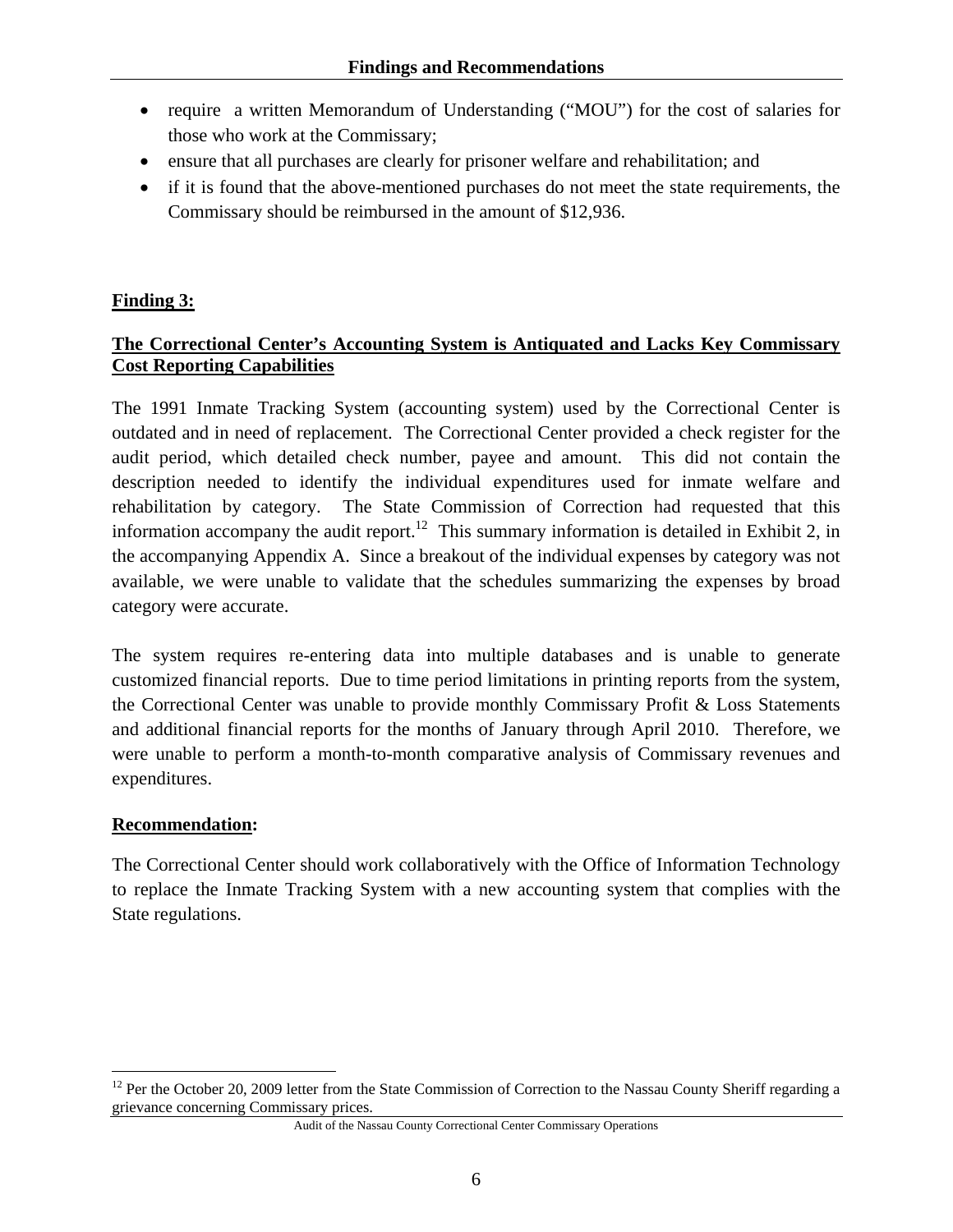## **Finding 4:**

#### **The Commissary Disbursement Process Lacks Standard Control Procedures, Increasing the Risk of Overpayments to Vendors**

Commissary Account funds are disbursed to purchase goods for sale and to purchase items for inmate welfare and rehabilitation. Total Commissary Account disbursements for the years ended December 2010 and 2011, were \$1,439,257 and \$1,341,188 for the corresponding periods.

We reviewed 62 voucher packages paid in 2010 and 2011, for \$148,534 and \$594,110, respectively. This represented 27% of the total disbursements for the period. Several internal control weaknesses were identified that could result in improper or unauthorized disbursements:

- Out of 62 purchases, there were 34 instances (55%) of Purchase Orders that did not have indication of sign off for receipt of actual goods or evidencing actual work performed.
- Most disbursements had no signoff evidencing a comparison of invoice quantities to the amounts ordered and received. Most voucher packages contained no physical evidence of approval.
- In multiple instances, there was no verification to ensure that the invoice amounts were calculated properly.
- Two claims paid to the United States Postal Service totaling \$7,050, had no invoices attached and the supporting documentation did not agree with the amounts paid. There was no supporting documentation to reconcile that the number of the stamps paid for was the number of stamps received. This is significant because the Commissary stocks a large supply of pre-stamped envelopes, making them vulnerable to pilferage.

#### **Recommendation:**

The Correctional Center should ensure that invoices are not paid until complete documentation is received, the accuracy of the bill has been verified, and all payments have been approved by a supervisor.

#### **Finding 5:**

#### **Segregation of Duties for Cash Receipts, Purchases, and Disbursements is Inadequate**

There were control weaknesses and inadequate segregation of duties for disbursements, revenue collection and reconciliation processes. The Correctional Center was unable to provide any written procedures or manuals for these vital tasks. Two individuals, a Correction Officer and an Accountant I, handle the majority of the Commissary's ordering, accounting, data entry and financial transactions, including cash receipts and disbursements.

Audit of the Nassau County Correctional Center Commissary Operations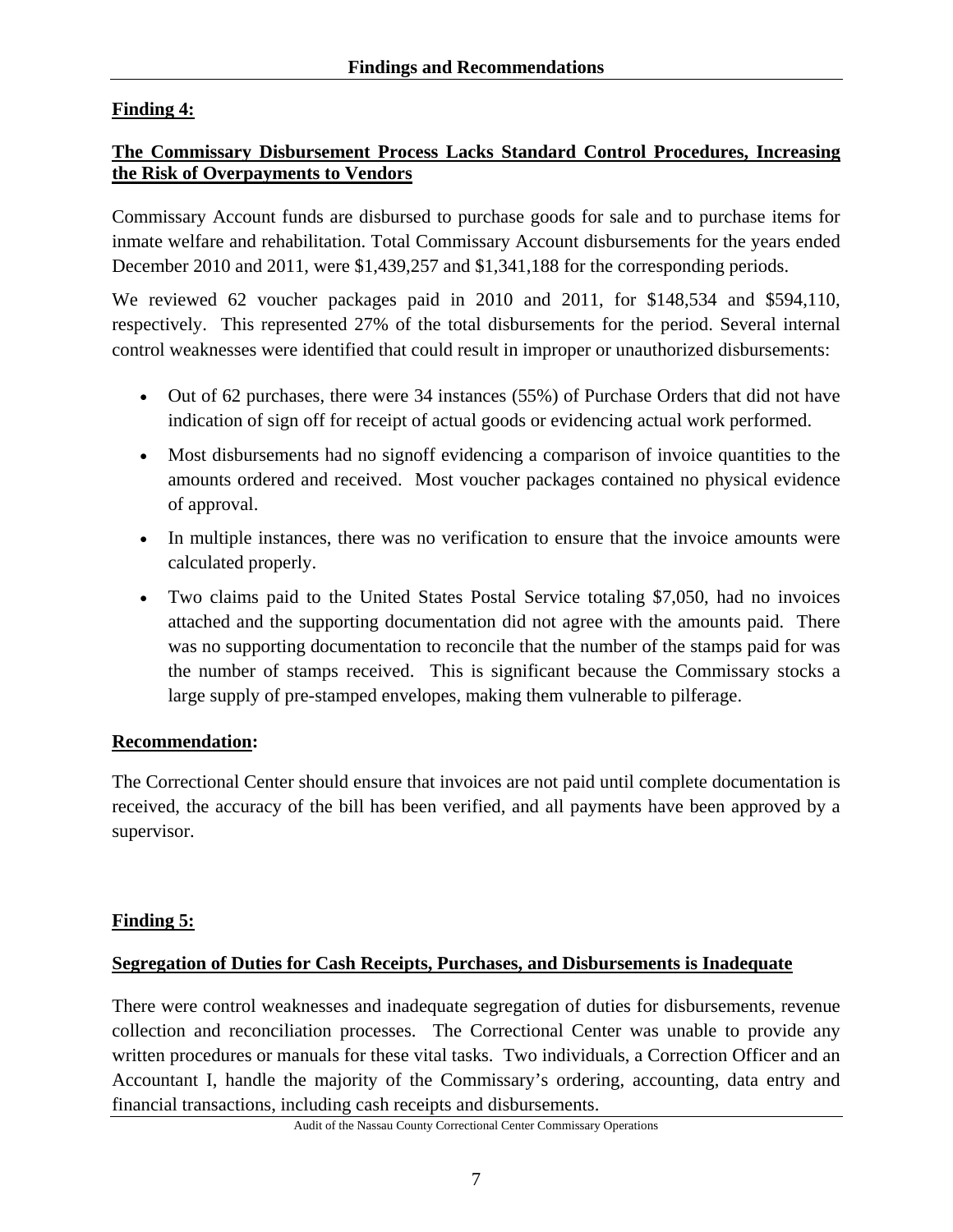The Office of the New York State Comptroller has noted that when "functions are not or cannot be separated, then a detailed supervisory review of related activities should be undertaken by managers or officials as a compensatory control."<sup>13</sup> We found no evidence that the Correctional Center has adequately increased oversight as a mitigating control to the lack of segregation of duties.

## **Recommendations:**

The Correctional Center should:

- separate employee duties so that no one individual is responsible for ordering, receiving, verification of receipt and payments for goods and services; and
- promulgate written policies and procedures for the processes noted above.

## **Finding 6:**

## **Bank Account Control Weaknesses Posed Increased Risks**

Our review of the Commissary Bank Account revealed internal control weaknesses regarding disbursement authorizations and bank reconciliations, which included:

- retired and terminated employees were still listed as authorized signors on the account (one individual has been retired since July of 2010);
- only one signature was required on all checks issued from the Commissary account, regardless of dollar amount; and
- stale, outstanding checks are reviewed and resolved only at year-end. Standard business practice is that checks outstanding more than six months be investigated so that stop payments can be instituted and amounts restored to cash balances.

#### **Recommendations:**

 $\overline{a}$ 

Remove obsolete signatories from bank authorizations. A dollar threshold (e.g. \$5,000 or greater) should be established for disbursements which would require dual signatures. Investigate checks that have been outstanding for an extended period of time to determine whether they need to be stopped or reissued.

Audit of the Nassau County Correctional Center Commissary Operations <sup>13</sup> Office of the New York State Comptroller, *Local Government Management Guide Internal Controls*.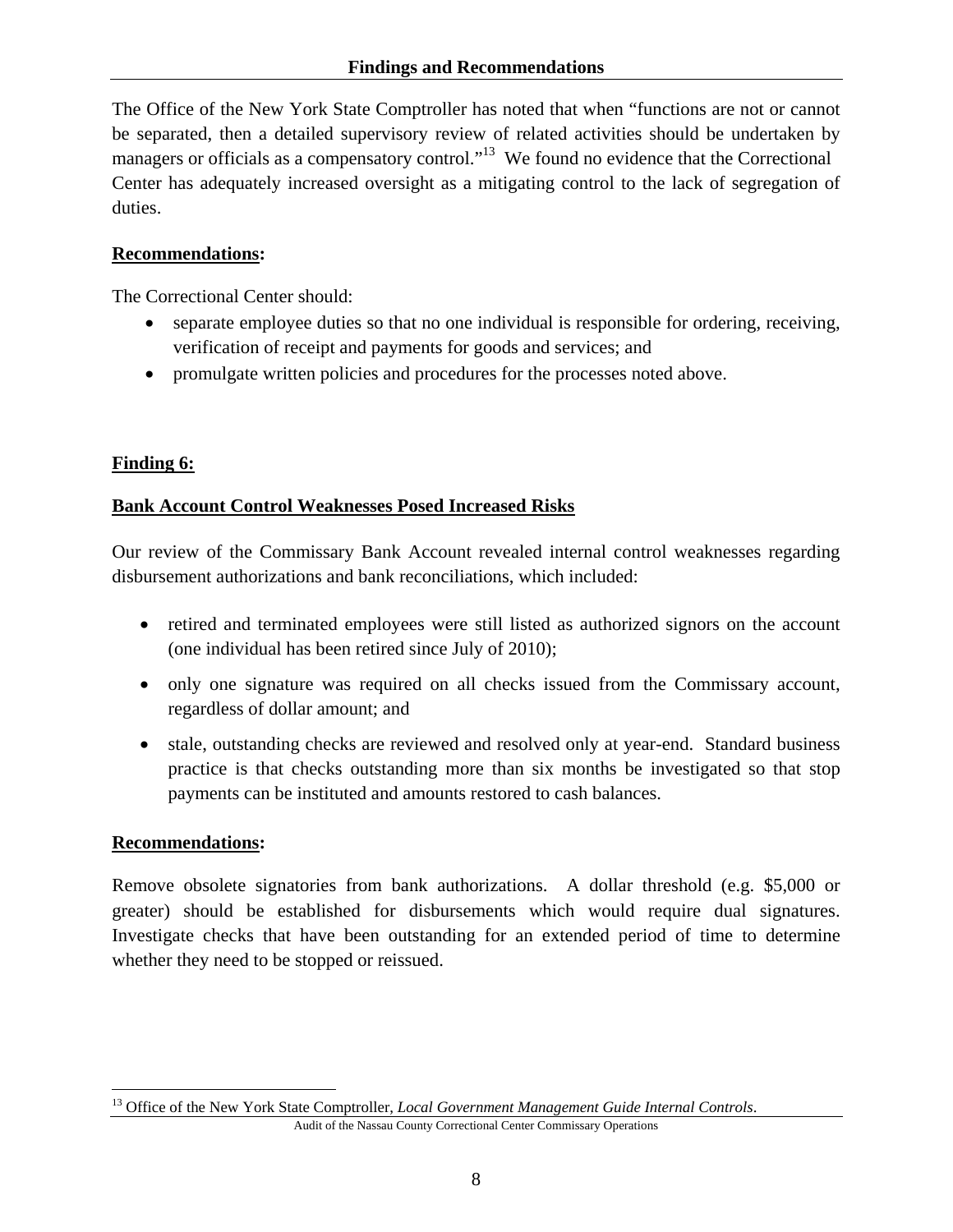## **Finding 7:**

#### **There is Insufficient Control over the Distribution of Free Commissary Goods**

The Commissary issues free goods to both indigent inmates to cover basic necessities and to inmate workers in return for their assistance at the Commissary. These goods totaled to \$21,598 in 2010 and \$20,307 in 2011. There is insufficient tracking of this inventory and its delivery to inmates. While State guidelines cover the distribution of goods to indigent inmates, no written procedures govern the distribution of free Commissary goods to inmate workers. Since the distribution of free goods is not adequately tracked, accurate records of inventory cannot be assured.

#### **Recommendations:**

The distribution of free goods to inmates should only be done in accordance with procedures and guidelines that have been put in place. Exceptions to the policy should only be made with written approval from designated employees.

#### **Finding 8:**

#### **Strengthening of Controls over Commissary Time and Leave and Overtime Records is Needed**

Time worked by Commissary employees is recorded on manual bi-weekly time sheets. Our review of the time sheets for the years 2010 and 2011 disclosed that Commissary employees were not recording their overtime as required. This was in spite of the fact that County Payroll records indicated that Commissary employees were paid overtime totaling \$1,063 in 2010 and \$6,239 in 2011. In addition, time records were not maintained for inmate workers assisting in the Commissary.

#### **Recommendation:**

Maintain time records for volunteer inmates who assist in the Commissary and require Commissary employees to record any overtime worked on their time sheets.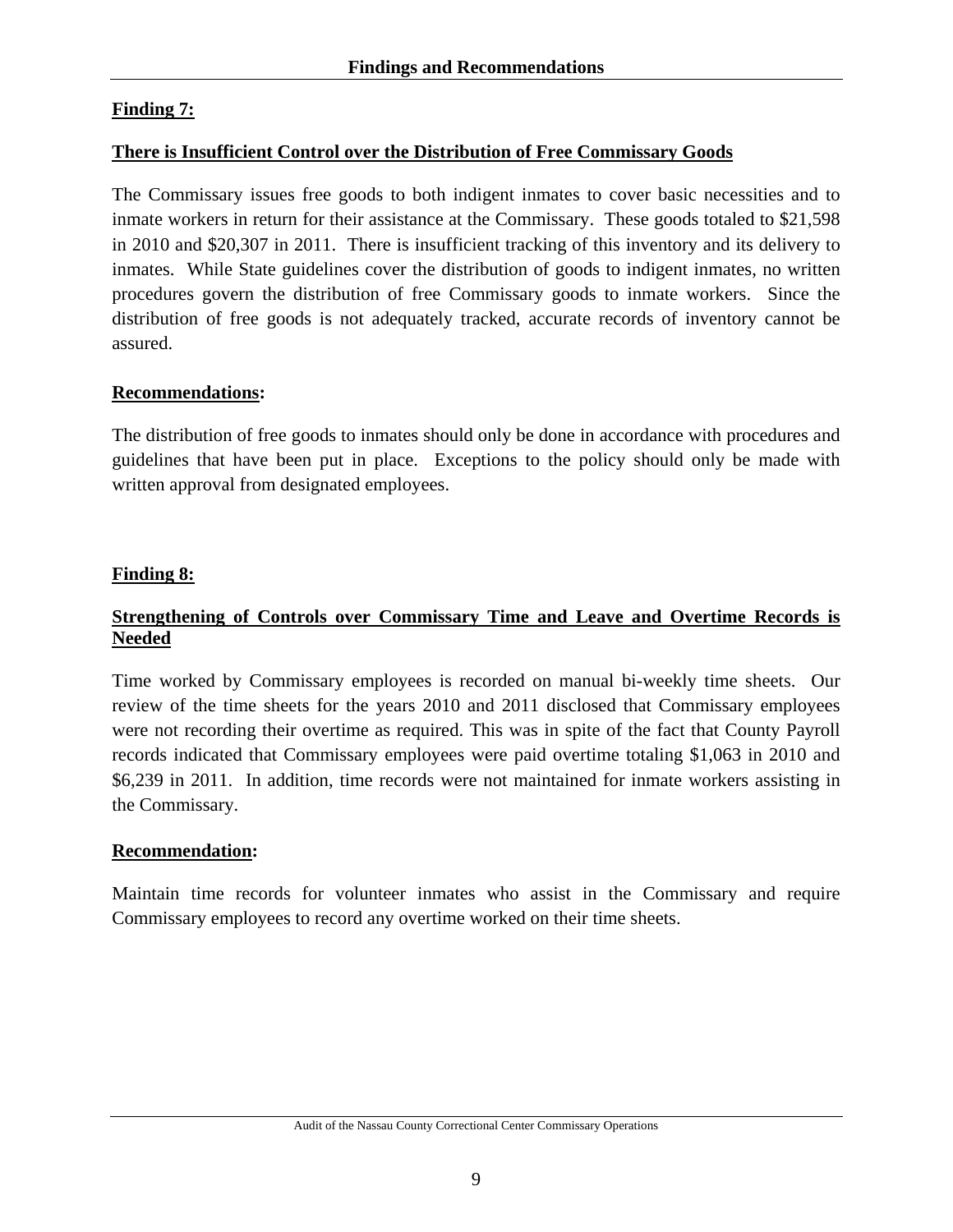#### **Exhibit 1**

#### **Nassau County Correctional Center Commissary Commissary Profit & Loss (Compiled by Comptrollers)**

|                                         | 2010            | 2011            | <b>Total</b>    |
|-----------------------------------------|-----------------|-----------------|-----------------|
| <b>Total Sales</b>                      | 1,371,440<br>\$ | 1,306,652<br>\$ | \$2,678,092     |
| Beginning Inventory                     | 64,397          | 60,733          | 125,130         |
| Purchases                               | 726,422         | 703,571         | 1,429,993       |
| <b>Inventory Transfers In</b>           | 14,986          | 23,936          | 38,922          |
| <b>Total Goods for Sale</b>             | 805,805         | 788,240         | 1,594,045       |
| <b>Ending Inventory</b>                 | (60, 733)       | (65,001)        | (125, 734)      |
| Free Goods                              | (21, 598)       | (20, 307)       | (41,905)        |
| <b>Inventory Transfers Out</b>          | (16,032)        | (23,958)        | (39,990)        |
| <b>Total Goods Sold/Issued</b>          | 707,442         | 678,974         | 1,386,416       |
| <b>Profit Before Allocations</b>        | 663,998         | 627,678         | 1,291,676       |
| <b>Commissary Supplies</b>              | (15,515)        | (13,781)        | (29, 296)       |
| Personnel Wage Allocations (1)          | (500,000)       | (400,000)       | (900,000)       |
| Profit Available to be Spent on Inmates | 148,483         | 213,897         | 362,380         |
| <b>Funds Spent on Inmates</b>           | 197,499         | 225,271         | 422,770         |
| Excess Expenditures over Revenue        | \$<br>(49,016)  | (11, 374)<br>\$ | \$<br>(60, 390) |

(1) The actual amounts transferred in 2010 and 2011 were \$500,000 and \$400,000, respectively. The Correctional Center Budget shows \$500,000 per year. Per Commissary Management, the amounts transferred were based on a verbal understanding between the former Office of Management & Budget and Correctional Center management. These transfers did not cover the actual salary amount of those working in the commissary of \$509,049 and \$513,367 in those years respectively.

Audit of the Nassau County Correctional Center Commissary Operations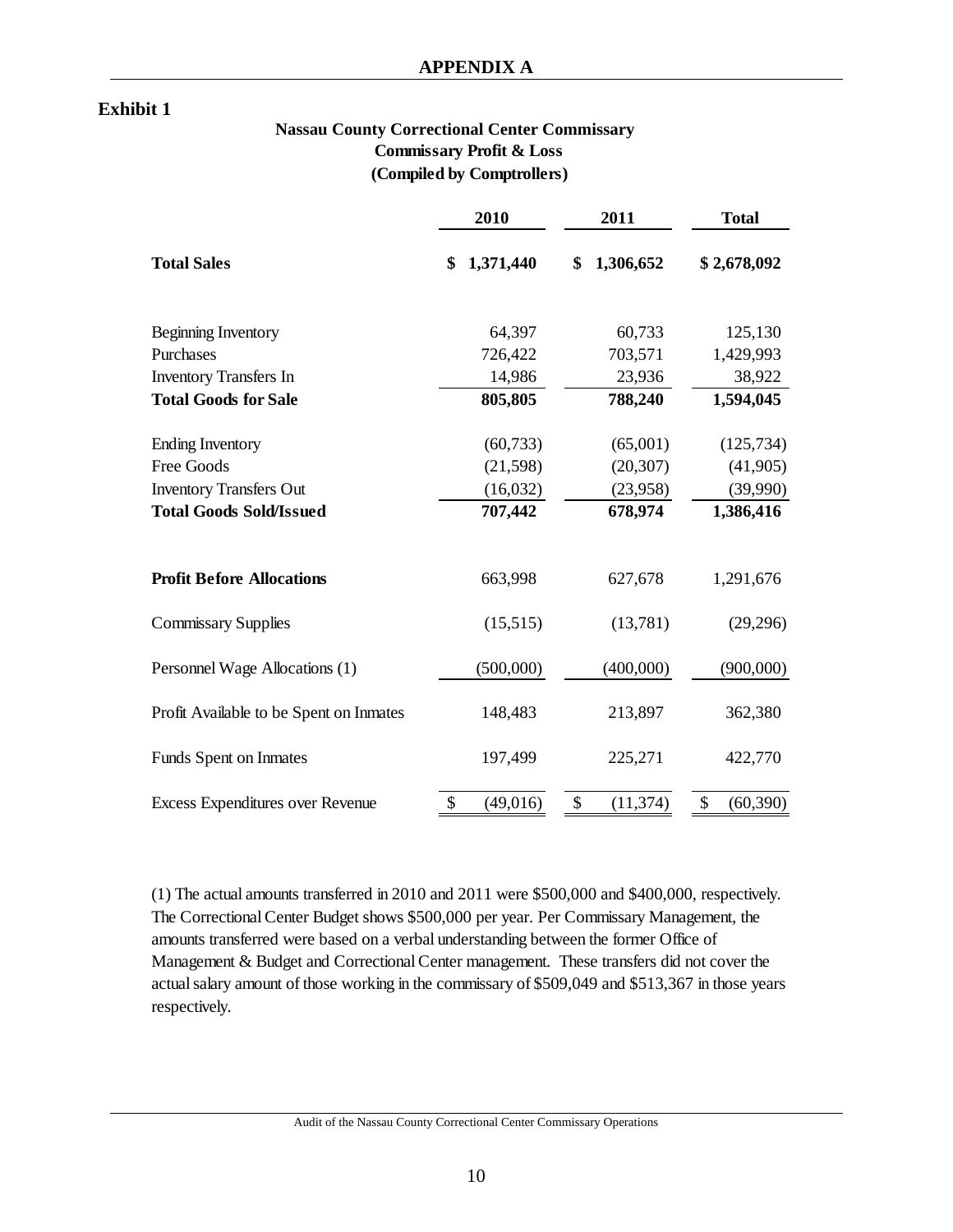#### **Exhibit 2**

## **Nassau County Correctional Center Commissary Schedule of Expenditures January 1 - December 31, 2011 and 2010**

#### **Source: Inmate Tracking System Cumulative Reports**

| <b>Expenditure Category</b>    | 2011          | 2010          |
|--------------------------------|---------------|---------------|
| Merchandise Purchased for Sale | \$<br>703,571 | \$<br>726,422 |
| Salary Allocation (1)          | 400,000       | 500,000       |
| Law Library                    | 77,188        | 20,617        |
| Newspapers                     | 36,790        | 39,745        |
| Prison Industries (2)          | 23,637        | 66,452        |
| <b>Rehabilitation Programs</b> | 21,816        | 15,039        |
| Equipment                      | 15,285        | 7,462         |
| <b>Commissary Supplies</b>     | 13,781        | 15,515        |
| Equipment                      | 12,555        | 4,224         |
| Carfare                        | 10,185        | 11,035        |
| <b>Equipment Repairs</b>       | 8,402         | 5,469         |
| <b>Film Rental</b>             | 7,800         | 7,700         |
| Clothing/Indigent              | 5,273         | 8,176         |
| Recreation                     | 2,886         | 4,276         |
| Miscellaneous                  | 1,918         | 6,885         |
| Legal Service                  | 101           | 240           |
| <b>Total Expenditures</b>      | \$1,341,188   | \$1,439,257   |

#### **Notes:**

Information is per Inmate Tracking System cumulative reports, as of December 2010 and 2011, respectively.

(1) The salary allocation represents the wages of the Correctional Center staff that operate the Commissary. The annual amount is based on a verbal understanding between the Office of Management and Budget and Correctional Center Management. See the full audit report for the related audit finding and recommendation.

(2) Prison Industries includes amounts expended for inmate rehabilitation work projects, such as material used for sewing sheets and towels.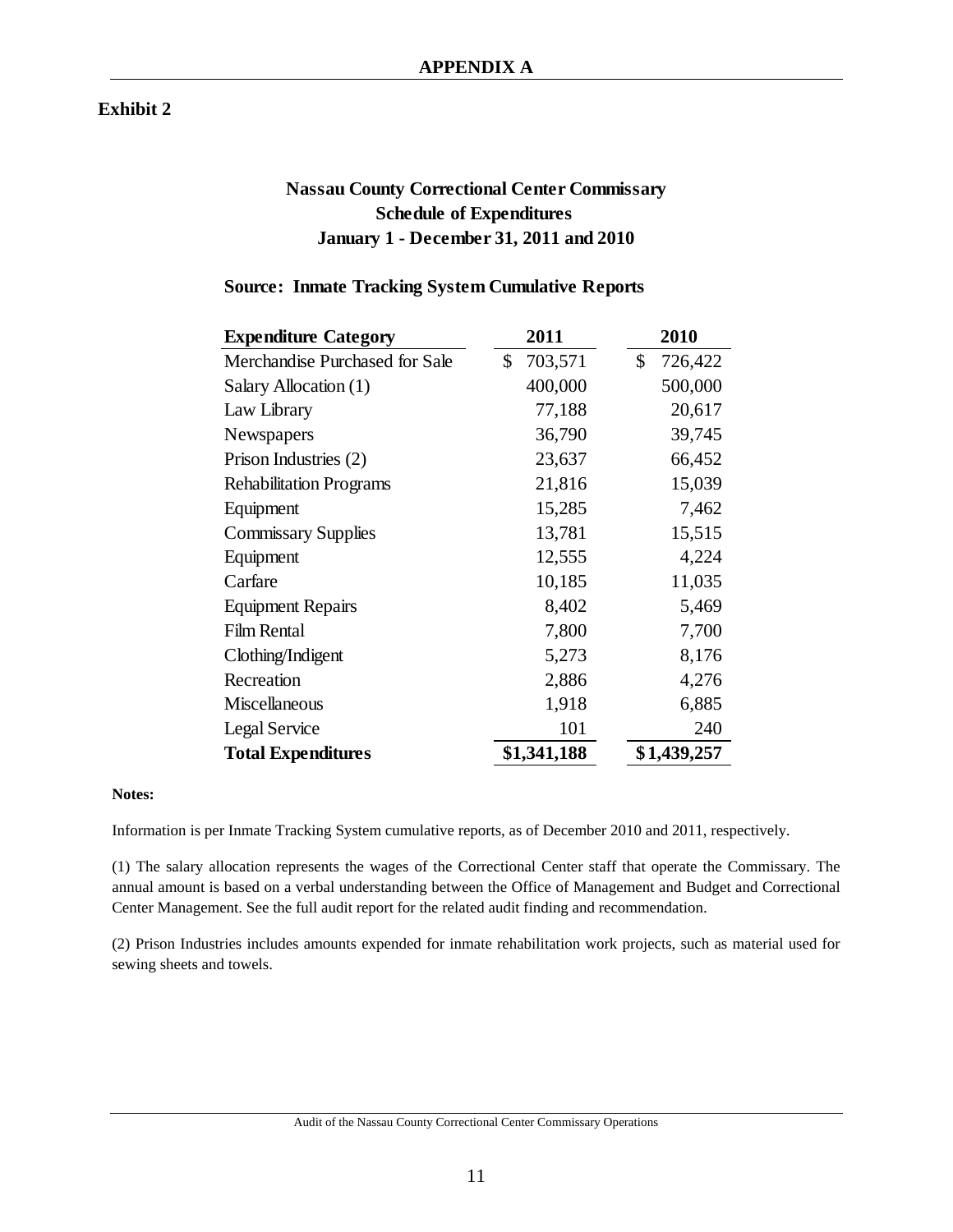EDWARD P. NANGANO COUNTY EXECUTIVE



MICHAEL J. SPOSATO **SHERIFF** 

**SHERIFF'S DEPARTMENT** SAU COUNTY CORRECTIONAL CENTER<br>NASSAU COUNTY CORRECTIONAL CENTER<br>EAST MEADOW, NY 11554

June 6, 2013

JoAnn Greene, Director of Field Audit<br>Office of the Comptroller 240 Old Country Road Mineola, New York 11501

Subject: Commissary Audit Pursuant to section 7016.1 of the SCOC Minimum Standards

Dear Ms. Greene:

Attached please find the Nassau County Sheriff's Department's response to the Findings and Recommendations in your draft audit report, dated May 7, 2013, concerning the above-referenced subject.

Sincerely,

Keith Sather, Captain

 $C:$ Michael J. Sposato, Sheriff Michael Golio, Captain, NCSD Legal Unit Hon. George Maragos, Comptroller Elizabeth J. Loconsolo, Counsel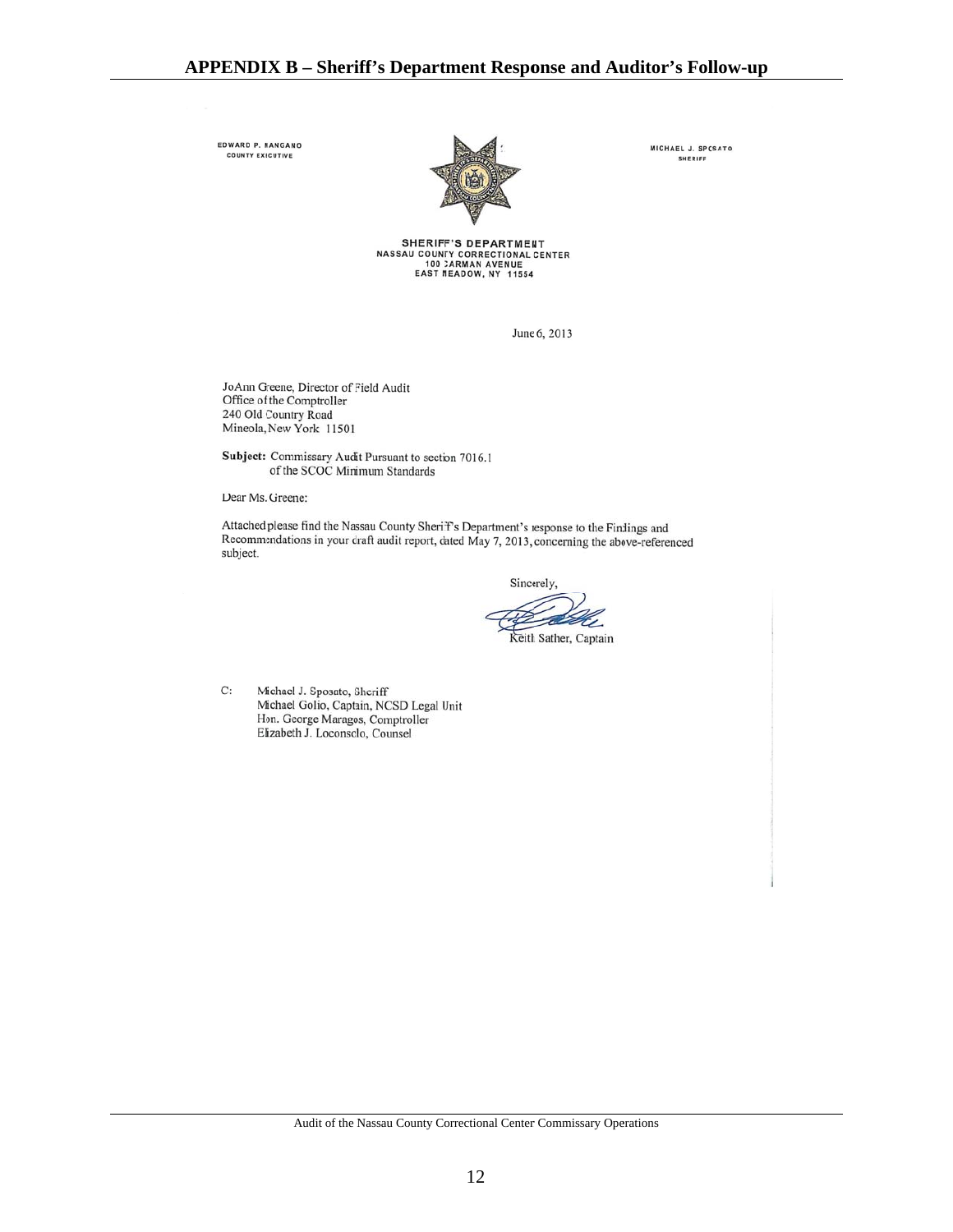## **Page 1: First Paragraph**

The Correctional Center does not maintain "two separate Commissaries" as stated, but rather one Unit that operates from two separate points of distribution based upon inmate housing locations.

The Commissary Unit is not under the supervision of a Correction Officer, but rather is under the supervision of a Correction Sergeant who also has supervisory responsibilities in other units/areas. The Unit is comprised of three (3) Correction Officers and three (3) civilian staff members.

**Page 1: Continued** It should be noted herein or, alternatively, in footnote 3, that the County is required to maintain a separate bank account for monies received as a result of Commissary sales pursuant to the NYSCOC minimum standards.

#### *Auditor's Follow-up:*

*Auditors added footnotes to page one to reflect the information noted above from the Correctional Center.* 

## **Finding (1):**

## **The Commissary Circumvented County Procurement Policy Resulting in Increased Costs**

#### **Sheriff's Department Response to Finding (1):**

The facility did not/does not "bypass" the County Purchasing Department, but rather has made direct purchases of goods for at least the past twenty (20) years. Although it may not have been the case at the time the commissary was first established, the monies spent on commissary purchases are not "public monies" set aside or otherwise obtained from public and/or budget funds, but rather are primarily private monies deposited and maintained in individual inmate accounts, and expended by the individual inmates for commissary purchases. The Department is required to maintain "institutional fund accounts" for every inmate, and in which the inmates' friends/family can deposit funds for utilization solely by the inmate. As previously stated, any and all profits must be utilized for the benefit of the inmate population. Thus, the funds utilized to stock the commissary are not "public funds".As such, we do not believe that our procedures violated any laws.

Additionally, the operation of the Commissary Unit at the facility serves an important and vital function at the Correctional Center and, thus, must be maintained, stocked and operational on a continuous basis. The Commissary Unit stocks and sells dozens of items. Items are frequently added and deleted from the inventory due to issues related to packaging, sizing, production, and availability. It is critical for the facility to maintain some amount of flexibility with the inventory items in order to address these issues and concerns on a real time basis to avoid service interruptions and other similar matters. Delays in ordering and/or amending the inventory of available items would be detrimental to the Correctional Center.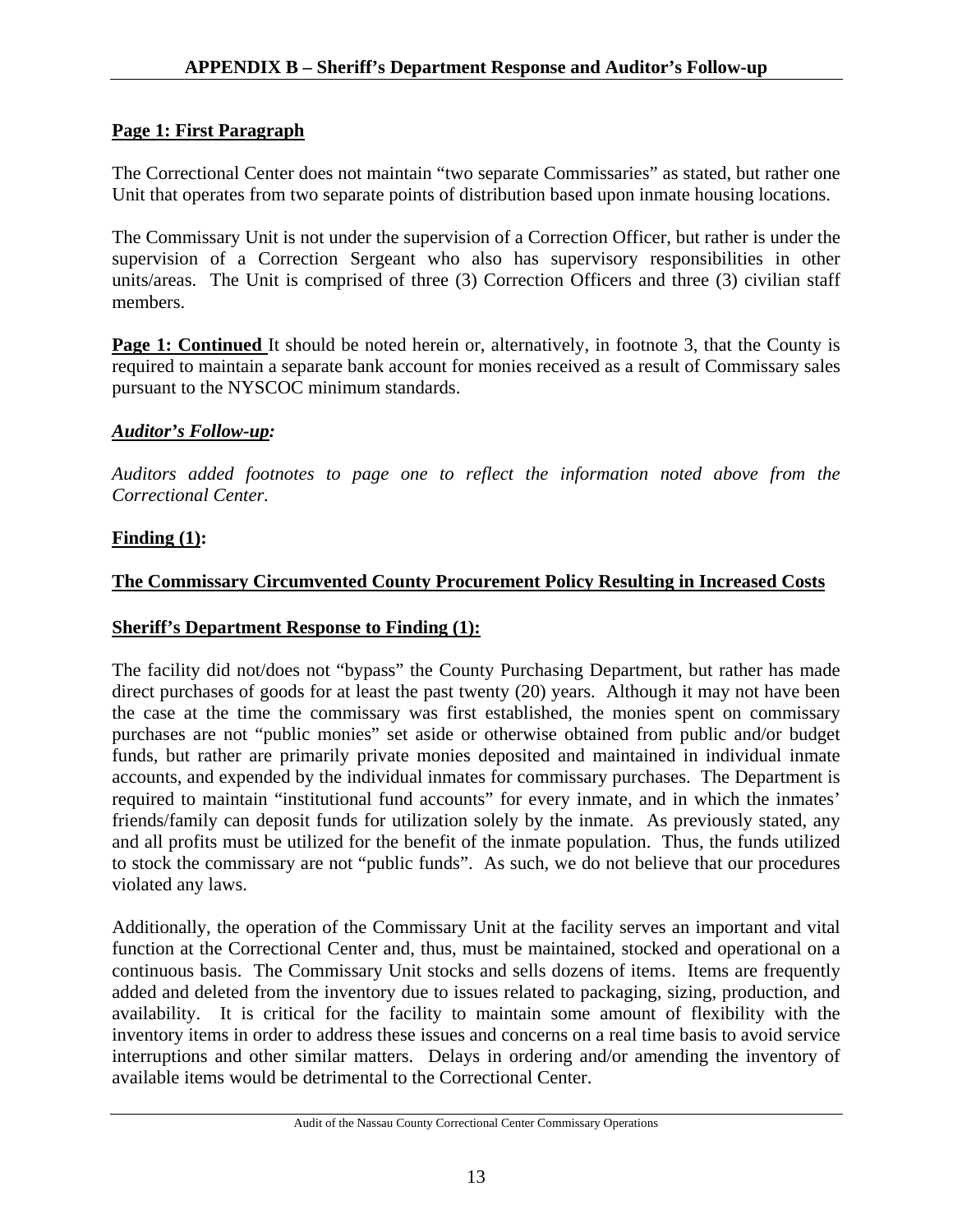#### **Sheriff's Department Response to Recommendation (1):**

Notwithstanding the Department's response to Finding 1, the Department does not oppose this recommendation and will work with the County Office of Purchasing to develop a process to do so, but one that will address the Department's issues and concerns without the imposition of unnecessary delays and service interruptions.

## *Auditor's Follow-up:*

*We stand by our finding that the Correctional Center bypassed the County Office of Purchasing by buying goods to be sold in the Commissary without first engaging in the competitive bidding process. The County's Acting Director of Purchasing advised that there is no existing County provision that allows the Correctional Center to bypass the Office of Purchasing to purchase goods for the Commissary. We believe that utilizing the services of the experienced buyers from the Office of Purchasing would result in increased efficiency, ensure compliance with all appropriate State and County laws and regulations, and potentially result in lower costs for Commissary goods.* 

*We commend the Sheriff's Department for beginning its transition with the Office of Purchasing in implementing our recommendation that all Commissary supplies be purchased through the Office of Purchasing. We believe that the Office of Purchasing will work collaboratively with the Correctional Center to ensure that the Commissary is adequately stocked, as it works with other County Departments with special needs or requirements.* 

## **Finding 2:**

## **The Correctional Center Spent \$60,390 More on the Welfare and Rehabilitation of Inmates than Required in the Two Year Period of 2010 through 2011**

#### **Sheriff's Department Response:**

The Department disputes the Comptroller's determination that the three specific items purchased with commissary profits are "items that are typically used in the normal course of Correctional Center operations…", and question the basis for such an assertion. None of those items are mandated pursuant to the minimum standards, the Correction Law or any other applicable statute or regulation. In fact, the stackable beds are not "bunk beds" and they do not replace the cell or dormitory bed to which any inmate is assigned. Moreover, such beds were never purchased or utilized prior to 2011, at which time they were purchased as an additional – but not mandated – tool to address certain medical issues. Thus, they were purchased with commissary profits, consistent with the minimum standards, as items "…consistent with the health and welfare of the prisoners.…"

With respect to the "suicide prevention blankets", those items are not mandated items but certainly fall within the requirement to use the commissary profits on items that are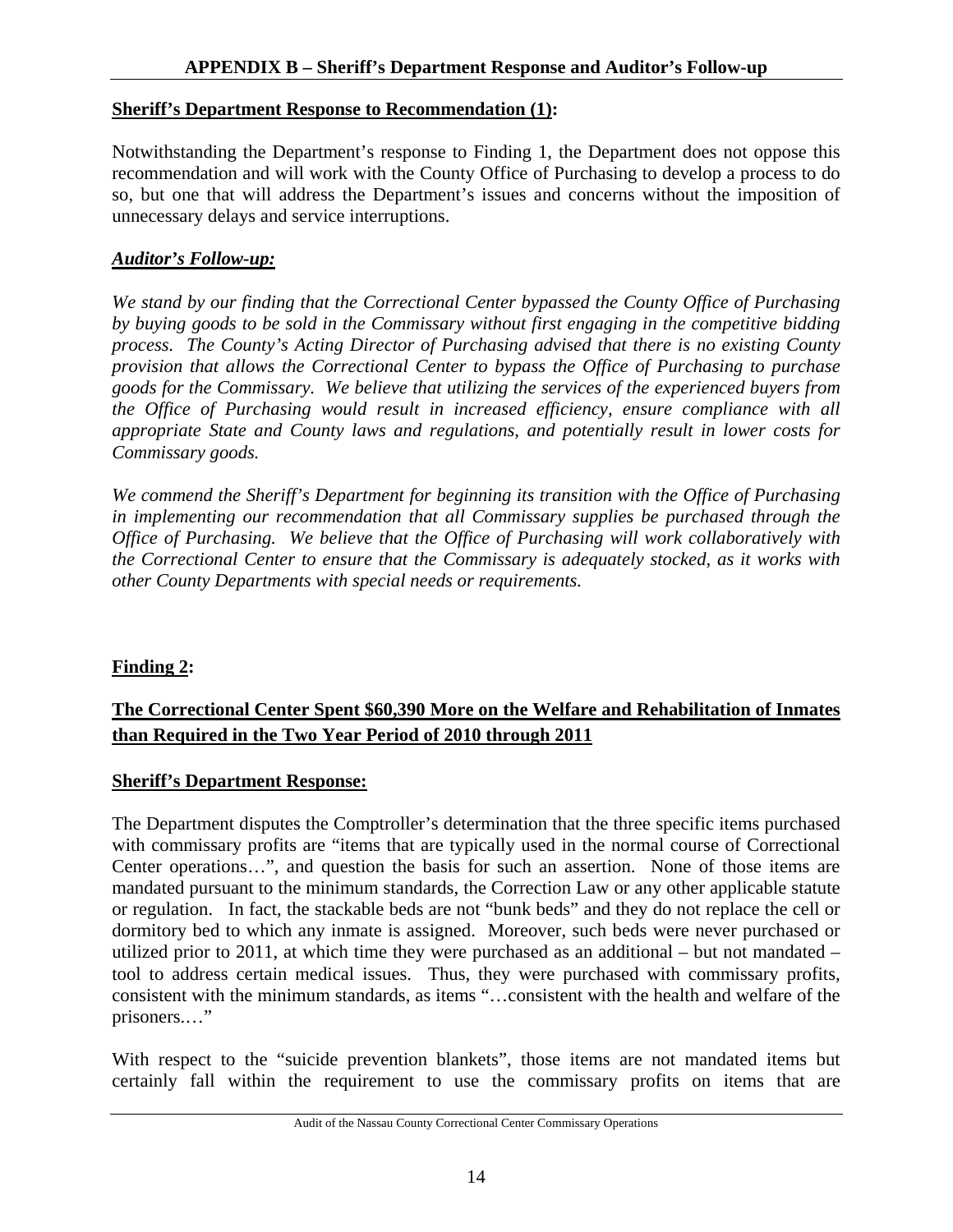"…consistent with the health and welfare of the prisoners.…" Moreover, the Sheriff's Department only started procuring and utilizing those blankets in 2003.

Finally, while the Department is mandated to secure each inmate's property upon admission to the facility, the utilization of individual property bags is not mandated. We refer you to section 7002.4 of the NYSCOC minimum standards. These items, too, clearly fall within the requirement to use the commissary profits on items that are "…consistent with the health and welfare of the prisoners.…"

The Department disputes the Comptroller's determination that "funds were overspent during the audit period". It appears that that determination is based on an inaccurate assumption that all operational costs (staff salaries) are funded by the commissary profits. That is incorrect. While some of the profits are applied to defray the operational costs, some of those costs remain in the Department's budget and are reflected in the Department's salary/wages (AA) line.

According to our information, the total salary expense for the six individuals assigned to the Commissary Unit was \$429,992.00 in 2010; the total in 2011 was \$456,275.00. Thus, we dispute and question the Comptroller's salary calculations herein*.* 

## **Sheriff's Department Response to Recommendation (2):**

While the Department appreciates the Comptroller's recommendation, as stated above, the wages relating to the commissary operations are not all funded through the commissary profits, and cannot be funded through the commissary profits due to the size and physical plant of NCCC. As previously stated, the operation of the Commissary Unit at the facility serves an important and vital function at the Correctional Center. While commissary profits at smaller facilities may well support the commissary operation in its entirety, and generate additional funds with which to purchase non-mandated items for inmate welfare, the Department would have to charge exorbitant prices at the commissary in order to support its operation 100%. Nonetheless, the Department will review commissary operations to determine if there is a way to defray the actual costs in salary.

## *Auditor's Follow-up:*

*Finding 2 was revised to address the Correctional Center's concern regarding operational costs and salaries. We concur with the Department's decision to review Commissary operations to determine if there is a way to defray the actual costs in salary and reiterate our recommendation that the Department formalize a Memo of Understanding with the OMB requiring quarterly reimbursement of wages relating to Commissary operations.* 

*We consider stackable beds, suicide prevention blankets and individual property bags to be items utilized in the normal operation of the Correctional Center, regardless of whether their purchase is mandated under Correction Law. Therefore, we reiterate our observation that purchasing these items through the Commissary Account understates Correctional Center expenditures.* 

*The Sheriff's Department noted that our computation of actual wages of \$509,049 and \$513,367 for 2010 and 2011 respectively differed from their determination of the total salary expenses for*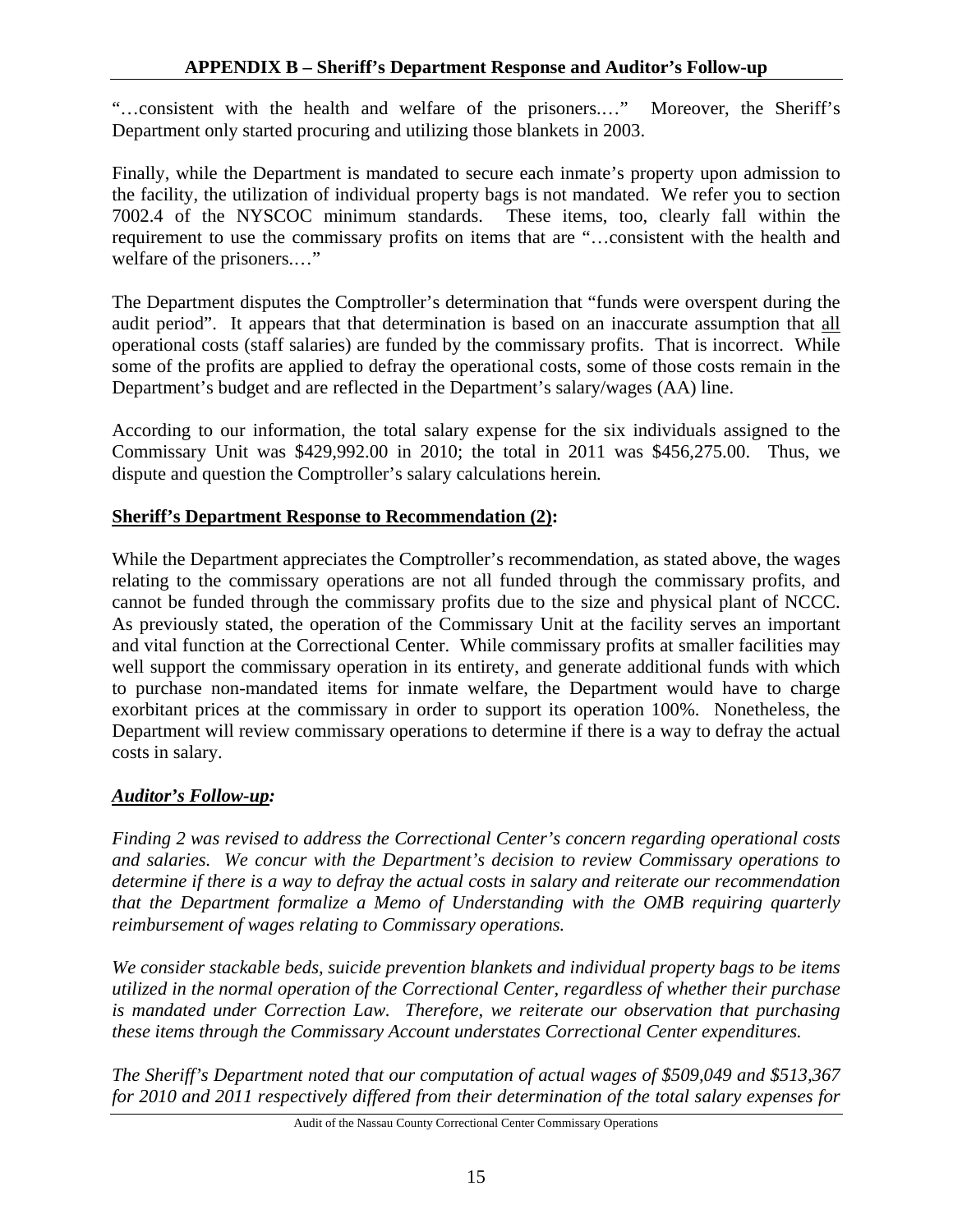#### **APPENDIX B – Sheriff's Department Response and Auditor's Follow-up**

*the six individuals assigned to the Commissary. Our calculations were based on the staff who actually worked at the Commissary in 2010 and 2011, per Commissary time sheets and NUHRS, the County's payroll system. This included allocated portions of the salaries of Commissary staff that retired or took other positions during the period. In addition, our computation included 80% of the salaries of a Correction Officer and an Accountant, who we were advised spend 80% of their time handling the financial responsibilities of the Commissary. The 80% allocation was derived from discussion with the Correctional Center's former Accountant III, who had supervisory oversight over their work.* 

#### **Finding 3:**

## **The Correctional Center's Accounting System is Antiquated and Lacks Key Commissary Cost Reporting Capabilities**

#### **Sheriff's Department Response to Finding (3):**

The Department does not dispute that the system is antiquated, but asserts that the documentation reflecting the various expenditures are available in various other forms. The Department offered the auditors an opportunity to review said documents, and the offer was declined.

#### **Sheriff's Department Response to Recommendation (3):**

While the Department's current system is not violative of any State regulations, the Department agrees it is an antiquated system requiring updating. To that end, the Department agrees with this recommendation and will work collaboratively with the Office of Information Technology to replace the Inmate Tracking System with a new accounting system that provides additional and more detailed financial information.

#### *Auditor's Follow-up:*

*While the Department offered the auditors an opportunity to copy and review the purchase orders and supporting bills and invoices for the audit period, the large volume of the manual documentation prohibited the performance of such an analysis. It is preferable to maintain records in electronic format for internal management use and analysis as well as external review and audit. We concur with the Department's plan to work with the Office of Information Technology to replace the Inmate Tracking System with a new accounting system.* 

#### **Finding (4):**

## **The Commissary Disbursement Process Lacks Standard Control Procedures, Increasing the Risk of Overpayments to Vendors**

#### **Sheriff's Department Response to Finding (4):**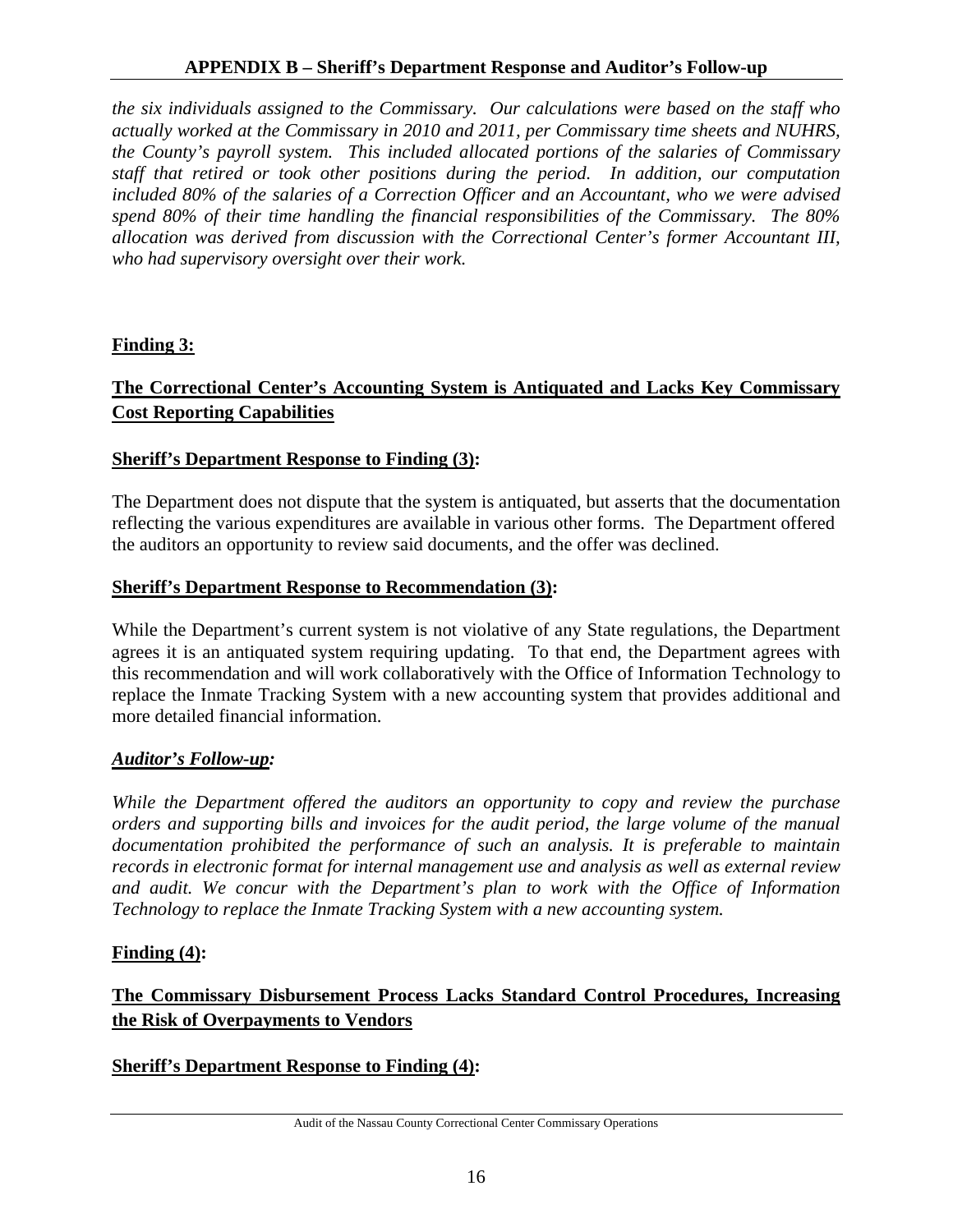While the Department agrees that the "sign off" process reviewed for the audit years reflected certain weaknesses, the Department notes that the audit did not find any instances of improper or unauthorized disbursements. The Department is unable to comment on the first three bullet points herein, inasmuch as it is unclear how the vouchers were selected for review or what specific documents were looked at to make the assertions in those bullets. In addition, the Department asserts that the percentages in the finding – and the audit of these items in particular – are likely skewed by failing to place the numbers in context; that is, there is no indication in this finding as to the actual number of voucher packages generated in each of the audit years.

In any event, the Department modified the "sign off" process to address any weakness prior to the conclusion of the audit, and prior to receipt of the draft audit report.

With respect to bullet four herein, the Department disputes and questions the basis of this finding. Every purchase from the U.S. Postal Service is reflected in a postal order form, which forms are maintained in the Inmate Exchange System (IES). Upon receipt of the purchase, it is inputted into the IES, which reflects the actual inventory of such items. Purchases of these items are debited from the inventory in the IES. We dispute the findings herein, and the Comptroller's assertion that the system is "vulnerable to pilferage".

## **Sheriff's Department Response to Recommendation (4):**

While the Department has no objection to this recommendation, the Department has no reason to believe – nor does the Comptroller make any finding – that any invoices were improperly paid and bills were not reviewed for accuracy.

## *Auditor's Follow-up:*

*For each voucher package selected for testing, the auditors reviewed the Purchase Order Invoice generated by the Correctional Center's Accounting System, supporting bills, invoices, receipts and receiving documents, and images of cancelled checks. At the conclusion of the review, we met with the Correctional Center employee with primary responsibility for cash disbursements. As a result of our discussion, the Department acknowledged the weaknesses and modified it's "sign off" process, as noted above in the Sheriff Department's response.* 

*With respect to the payments to the United States Postal Service, upon discussion of this finding, we were not advised that postal order forms were maintained in the Inmate Exchange System (Accounting System), or provided with additional documentation to support the purchases. We reiterate that stamps and pre-stamped envelopes are especially vulnerable to pilferage; therefore full supporting documentation of their purchase should be maintained.* 

*In reply to the Department's response to our recommendation for Finding (4), we note the importance of evidencing an independent review of the bills, invoices and receiving reports for accuracy and completeness, i.e., through employee and supervisor signatures and dates on the voucher packages.* 

Audit of the Nassau County Correctional Center Commissary Operations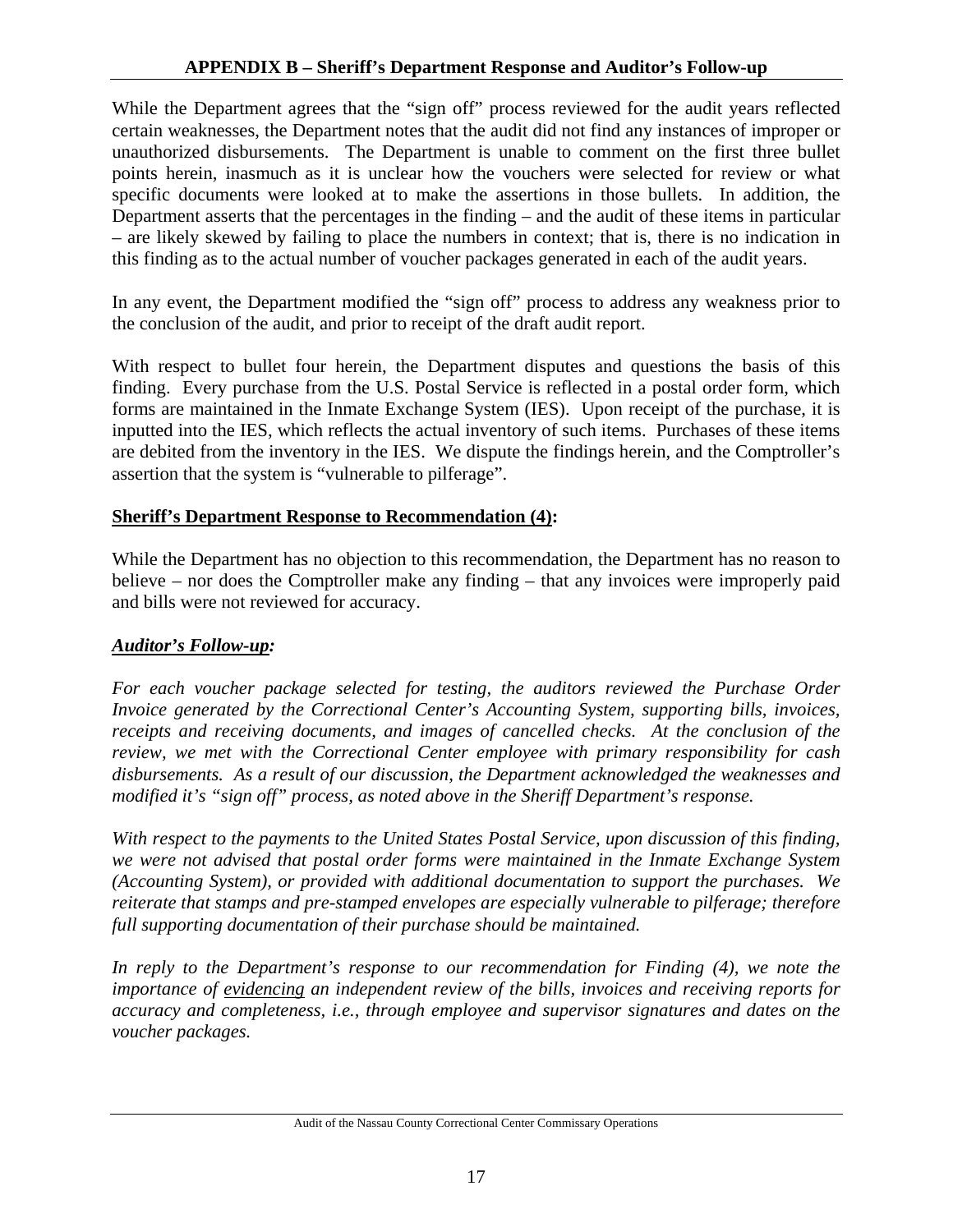## **Finding (5):**

## **Segregation of Duties for Cash Receipts, Purchases, and Disbursements is Inadequate**

### **Sheriff's Department Response to Finding (5):**

The Department disputes this finding inasmuch as, prior to his retirement on November 30, 2012, an Accountant III provided the recommended supervisory review of the activities of subordinates in the Commissary Unit.

#### **Sheriff's Department Response to Recommendation (5):**

The Department does maintain the appropriate level of supervisory oversight since the segregation of duties is not a workable solution given the limited number of staff assigned to perform the referenced duties.

## *Auditor's Follow-up:*

*We acknowledge that the supervisory review of the former Accountant III was a mitigating factor to the lack of segregation of duties for cash receipts, purchases and disbursements. However, as noted in Finding (4), the review of work by the Accountant III was not always evidenced in the Correctional Center's disbursements documentation. The lack of written procedures or manuals providing staff with guidance for these tasks is of increased concern due to the Accountant III's departure over six months ago; therefore, we reiterate our recommendation that a comprehensive manual be developed.* 

## **Finding (6):**

## **Bank Account Control Weaknesses Posed Increased Risks**

#### **Sheriff's Department Response to Finding (6):**

The Department notes that this particular finding does not address any of the requirements specified in section 7016.1 of the minimum standards and, thus, believes it should be stricken from this report.

In any event, the Department disputes the Comptroller's determination that checks requiring a single signature constitute a "weakness", particularly when the authorized signatories are highranking members of the Department.

Audit of the Nassau County Correctional Center Commissary Operations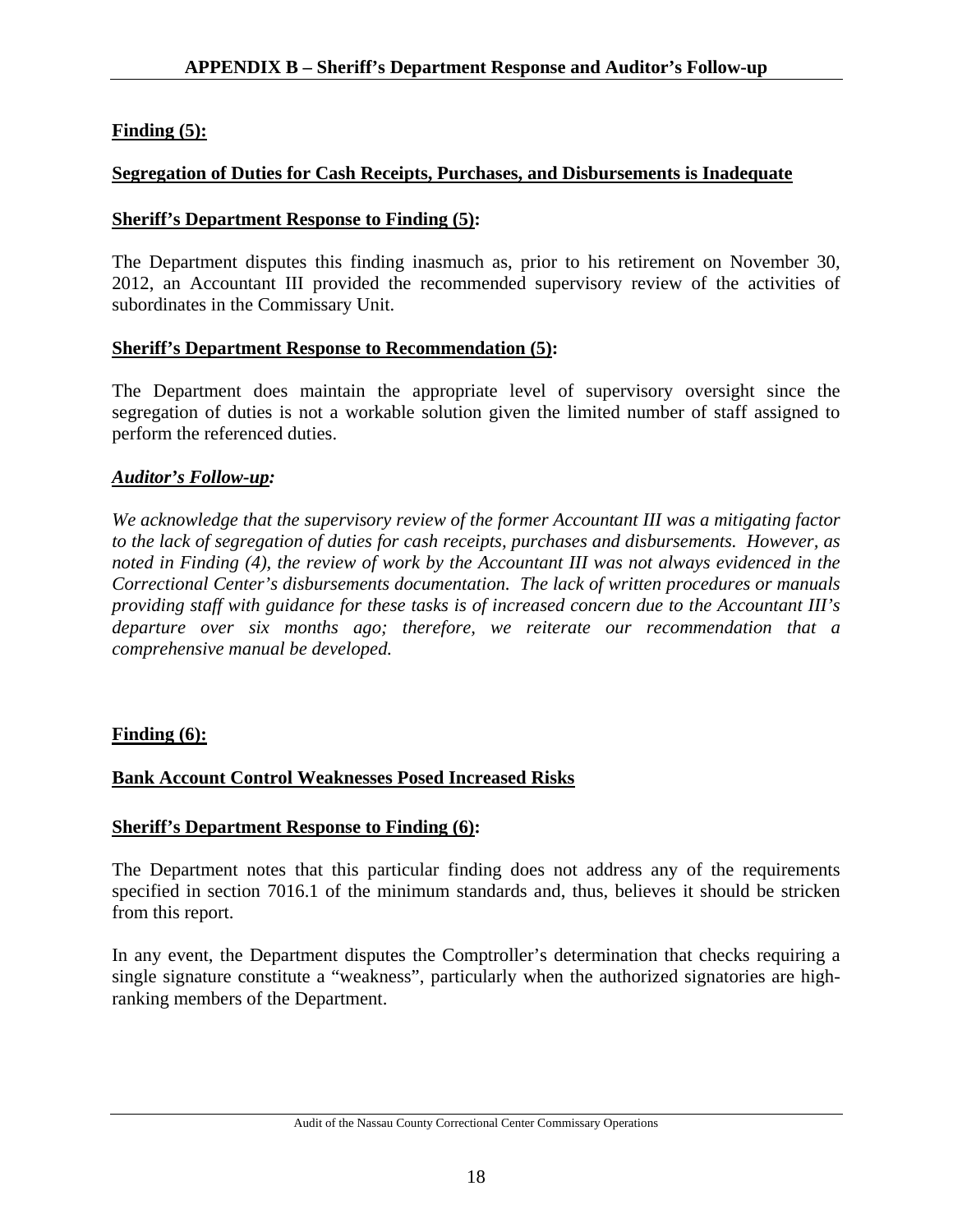#### **Sheriff's Department Response to Recommendation (6):**

The Department will review its procedures relating to outstanding checks. If the Comptroller's finding on this point is verified, the Department will modify its existing procedures to address outstanding checks in a more timely fashion.

#### *Auditor's Follow-up:*

*We believe that our findings related to the Commissary bank account were relevant to determining that "Profits resulting from Commissary sales shall be deposited in a separate bank account and shall be utilized only for purposes of prisoner welfare and rehabilitation", as provided by section 7016.1 of the NYSCOC minimum standards. Therefore, we believe that this finding should remain in the report.* 

*Requiring that transactions in excess of a specific amount be authorized by two signatures is a common internal control technique. The Office of the New York State Comptroller has noted that this requirement increases assurance that transactions have been adequately reviewed and approved.14 Thus, we reiterate our recommendation that the Department establish a dollar threshold for disbursements which would require two signatures.* 

*We agree with the Department's intent to modify its existing procedures to ensure that outstanding checks are addressed in a timely fashion.* 

#### **Finding (7):**

 $\overline{a}$ 

#### **There is Insufficient Control over the Distribution of Free Commissary Goods**

#### **Sheriff's Department Response to Finding (7):**

The Department notes that this particular finding does not address any of the requirements specified in section 7016.1 of the minimum standards and, thus, believe it should be stricken from this report.

In any event, the inmate workers are not paid any money for their services, but rather are compensated for their work activities with a weekly allowance of commissary goods (\$20/week) that is tracked and monitored by staff by way of weekly commissary order slips. If this entire section is not stricken from the report, then - at minimum - the erroneous statement that the Department fails to track the distribution of commissary goods to inmate workers should be stricken as it is untrue.

<sup>&</sup>lt;sup>14</sup> State of New York Office of the State Comptroller, Division of Management Audit and State Financial Services, *Village of Avon, Selected Financial Management Practices (Report 99-S-26).* 

Audit of the Nassau County Correctional Center Commissary Operations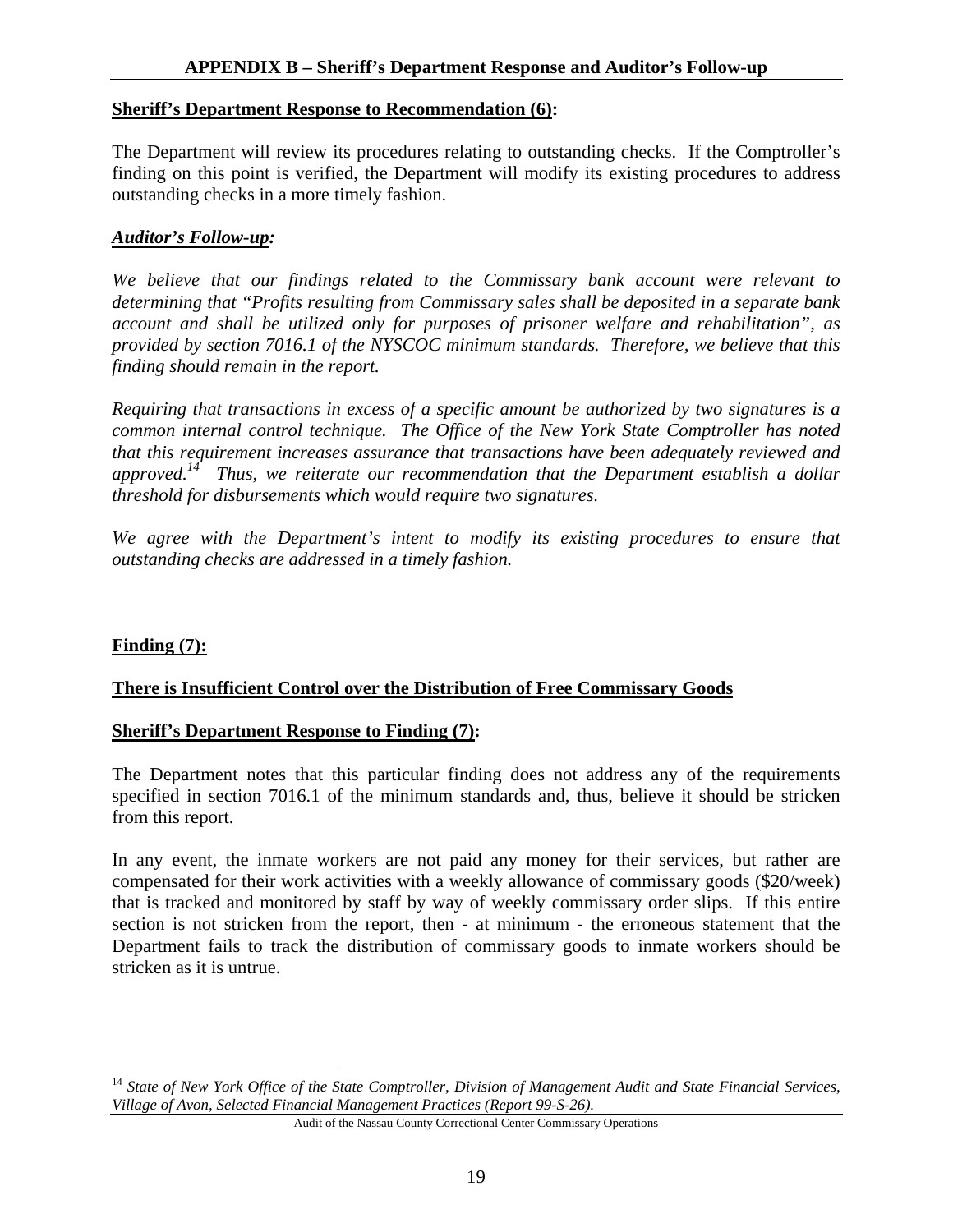#### **Sheriff's Department Response to Recommendation (7):**

The Department asserts that it already has an appropriate process of distributing and tracking of free goods to inmate workers and, thus, this recommendation is unnecessary. It must be noted that free goods are not distributed to employees, and the Department requests this statement be stricken from the report. Firstly, the Comptroller does not indicate that the audit revealed any such action by the Department; secondly it's wholly untrue; and finally, the connotation is an affront to the integrity of the Department and its members.

#### *Auditor's Follow-up:*

*We believe that the distribution of free Commissary goods relates to item (b) of section 7016.1 of the minimum standards, which states "The prices of any items offered for sale shall be fixed by the sheriff, or official in charge, to the extent that the commissary operation will be selfsupporting and will provide a modest return above costs".* 

*The weekly commissary order slips only identify the count and type of the goods issued to the inmate workers. It does not identify the inmate workers receiving the goods or the number and type of items each inmate worker received. Therefore, we stand behind our comment that the Department fails to sufficiently track the distribution of Commissary items to inmate workers. As the Department requested, we have revised our recommendation to note that free goods are distributed to inmates only, not to employees.* 

*The distribution of free Commissary goods to inmate workers comes at a cost, and thus should be documented and monitored.* 

#### **Finding (8):**

#### **Strengthening of Controls over Commissary Time and Leave and Overtime Records is Needed**

#### **Sheriff's Department Response to Finding (8):**

The Department notes that this particular finding does not address any of the requirements specified in section 7016.1 of the minimum standards and, thus, believe it should be stricken from this report.

In any event, there is no need or legal basis to maintain time records for inmate workers. That said, inmate work activities are noted in various Department records for security reasons, such as log books and floor activity sheets.

Audit of the Nassau County Correctional Center Commissary Operations